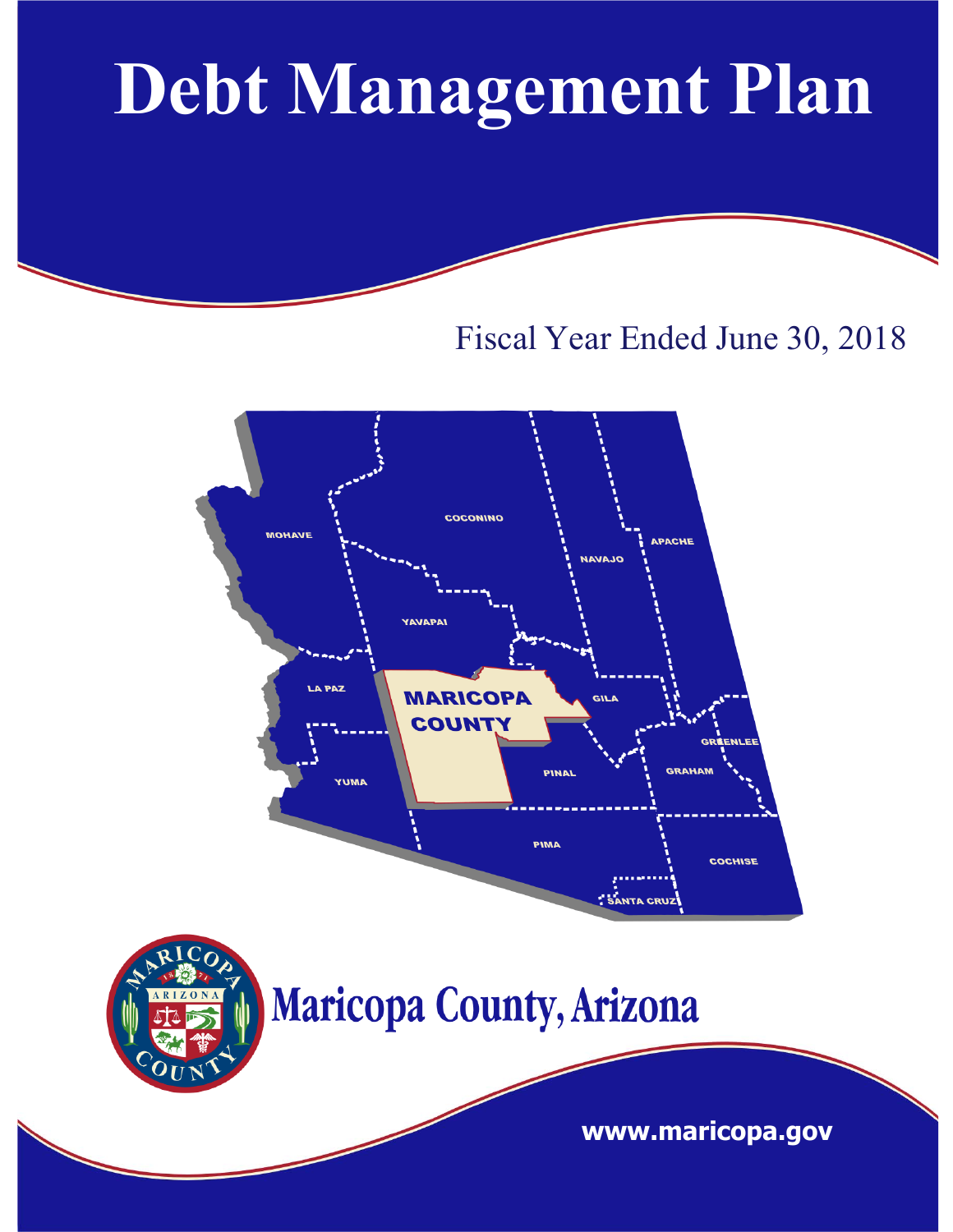# **Maricopa County, Arizona<br>Debt Management Plan<br>Table of Contents**

| <b>Debt Obligations by Type:</b> |  |
|----------------------------------|--|
|                                  |  |
|                                  |  |
|                                  |  |
|                                  |  |
|                                  |  |
|                                  |  |
|                                  |  |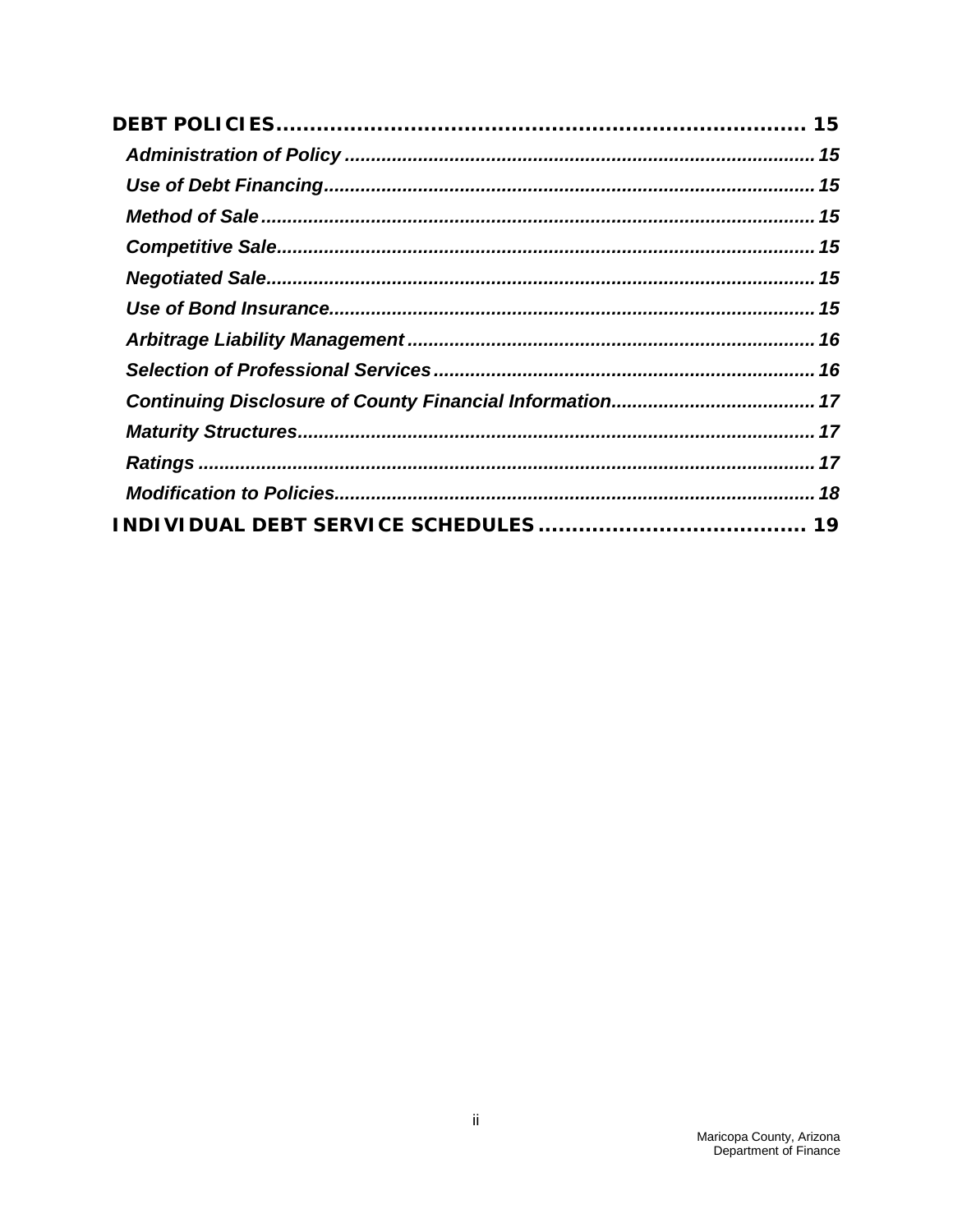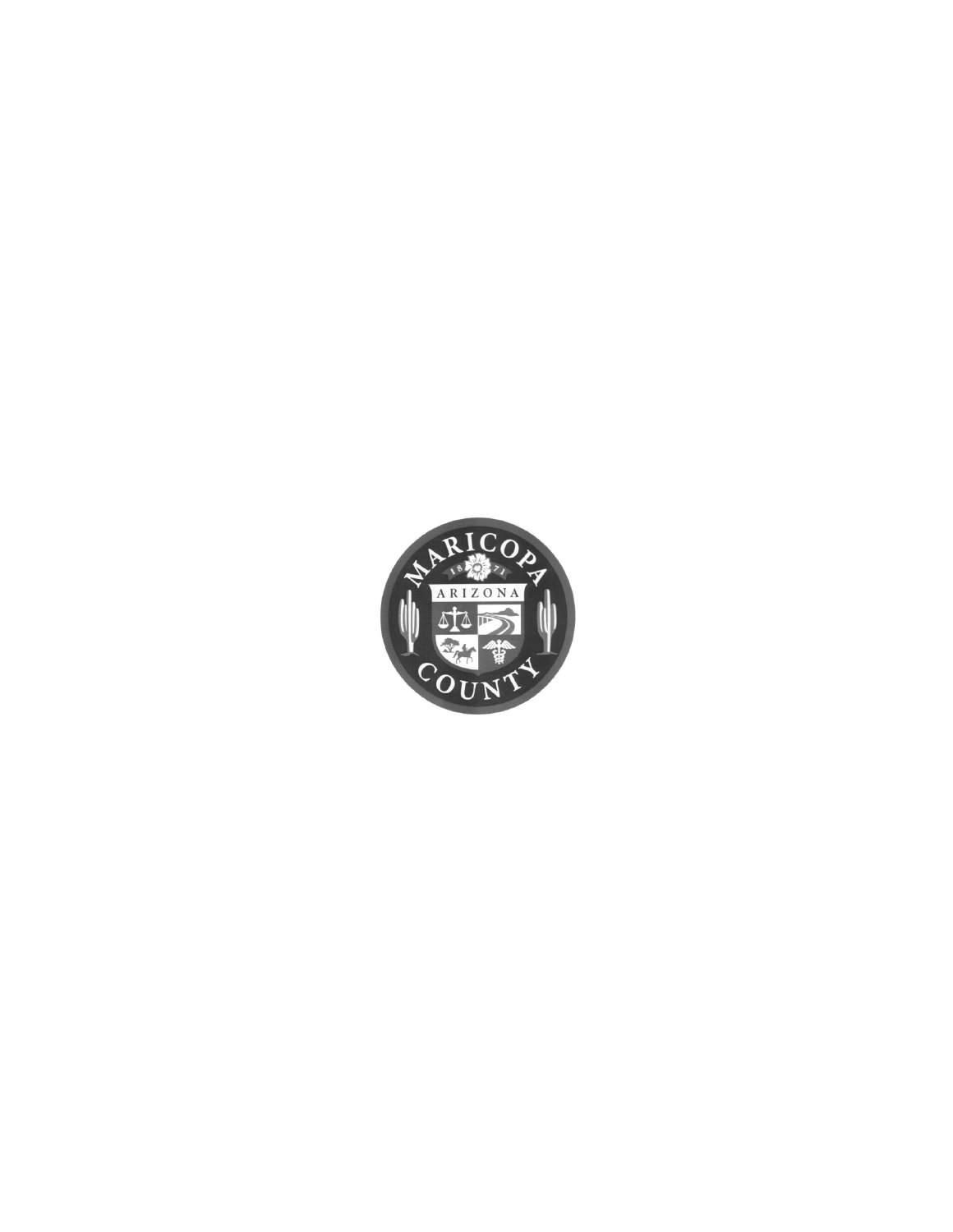## <span id="page-4-0"></span>**INTRODUCTION TO DEBT**

A comprehensive debt plan should be developed by all jurisdictions intending to issue debt. The purpose of Maricopa County's Debt Management Plan is to set forth the parameters for issuing debt, to manage the debt portfolio and provide guidance to decision makers regarding the timing and purposes for which debt may be issued.

Provisions of the debt plan must be compatible with the County's goals pertaining to the capital program and budget, the financial plan, and the operating budget. A debt plan should attain an appropriate balance between establishing limits on the debt program and providing sufficient flexibility to enable the County to respond to unforeseen circumstances and new opportunities that may benefit the County. This document is not intended to review the County's total financial position. It is a study of the County's current debt position, as growth in the County could result in an increased need for capital financing. Revenues, as well as needs, should drive the County's debt issuance program.

Decisions regarding the use of debt will be based in part on the long-term needs of the County and the amount of equity (cash) dedicated in a given fiscal year to capital outlay. A disciplined, systematic approach to debt management should allow the County to enhance its credit ratings, while at the same time meeting the growing demands of the County's capital projects.

The information contained herein reflects the current debt status of Maricopa County for the fiscal year ended June 30, 2018. The tables have been compiled by the Department of Finance. Portions of this Debt Management Plan are contained in the Comprehensive Annual Financial Report (CAFR) for the fiscal year ended June 30, 2018. A copy of the CAFR can be obtained at: [http://www.maricopa.gov/4689/Comprehensive-Annual-Financial-Reports.](http://www.maricopa.gov/4689/Comprehensive-Annual-Financial-Reports)

#### <span id="page-4-1"></span>**Current Debt Situation**

<span id="page-4-2"></span>It is recognized that all debt, regardless of the source of revenue pledged for repayment, represents some sort of cost to taxpayers or ratepayers. Therefore, all types of County debt/obligations are considered herein. While lease-secured and certificates of participation obligations may not be debt under strict legal definitions, they still require future appropriations and are a fixed charge. These lease payments and other non-bonded obligations are added by most security analysts when calculating an issuer's debt ratios.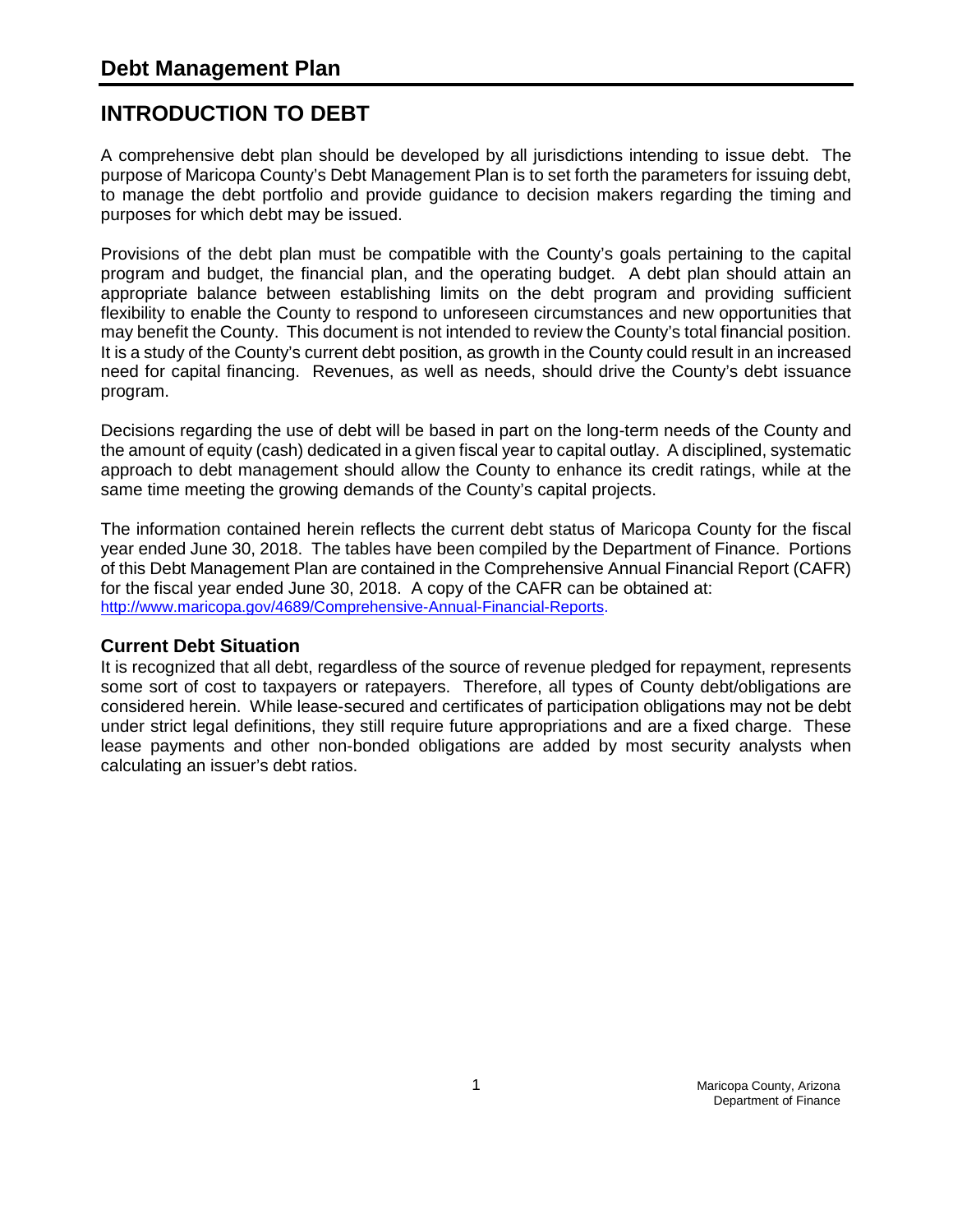## **Debt Issuance History**

The County has used debt financing for many years to finance capital projects. The following chart illustrates the amount of debt as well as categories of outstanding debt for the past five fiscal years.

#### **LONG-TERM LIABILITIES All Categories of Debt Maricopa County, Arizona For the year ending June 30**

| <b>Year Ending June 30</b>                 | 2014            |    | 2015          |    | 2016          |     | 2017          |     | 2018          |
|--------------------------------------------|-----------------|----|---------------|----|---------------|-----|---------------|-----|---------------|
| <b>Governmental activities:</b>            |                 |    |               |    |               |     |               |     |               |
| Bonds, loans, and other payables:          |                 |    |               |    |               |     |               |     |               |
| General obligation bonds                   | \$              | \$ |               | \$ |               | \$  |               | \$  |               |
| Lease revenue bonds                        | 108,975,000     |    | 97,135,000    |    | 54,755,000    |     |               |     |               |
| Certificates of participation              |                 |    | 185,580,000   |    | 185,580,000   |     | 230,040,000   |     | 239,530,000   |
| Stadium District revenue bonds (1)         | 19,260,000      |    | 16,010,000    |    | 12,685,000    |     | 9,280,000     |     | 5,800,000     |
| Special assessment debt with               |                 |    |               |    |               |     |               |     |               |
| governmental commitment (1)                | 49,465          |    | 44,727        |    | 22,913        |     | 14,464        |     | 6,813         |
| Capital leases                             |                 |    | 8,329,091     |    | 17,981,211    |     | 11,429,438    |     | 3,689,687     |
| <b>Total Governmental activities</b>       | \$128,284,465   |    | \$307,098,818 |    | \$271,024,124 |     | \$250,763,902 |     | \$249,026,500 |
|                                            |                 |    |               |    |               |     |               |     |               |
| <b>Business-type activities: (1)</b>       |                 |    |               |    |               |     |               |     |               |
| Capital leases, loans, and other payables: |                 |    |               |    |               |     |               |     |               |
| Capital Leases                             | \$<br>1,792,280 | S  | 1,792,280     | S  | 1,734,060     | S   | 1,669,164 \$  |     |               |
| Loans payable                              | 3,667,473       |    | 4,071,132     |    | 3,989,532     |     | 24,308,580    |     | 22,556,180    |
| Other long-term debt                       | 914,178         |    | 569,111       |    | 602,404       |     | 1,877,654     |     | 3,543,036     |
| Total Business-type activities             | 6,373,931       | S  | 6,432,523     | S  | 6,325,996     | \$. | 27,855,398    | \$. | 26,099,216    |

Notes:

(1) Does not represent an obligation of the County.

## <span id="page-5-0"></span>**Financing Alternatives**

The County should evaluate all potential funding sources before considering which method of financing may be the most appropriate. There are many sources of funding, depending on the type of debt to be incurred and the length of time for repayment. Sources of funding may include: current revenues and fund balances; intergovernmental grants from federal, state or other sources; state revolving funds or loan pools; private sector contributions through impact fees or public/private partnerships; and debt financing.

## <span id="page-5-1"></span>**Pay-As-You-Go Financing**

This method means that capital projects are paid for from the government's current revenue base. The County does not issue bonds and does not have to repay the borrowings over time.

There are several advantages to this method. For example, pay-as-you-go financing will save the amount of interest which otherwise would be paid on bonds issued to finance the program. The government is not encumbered by as much debt service when economic conditions deteriorate due to normal business cycles. Since the use of current revenues can be adjusted in a given budget year, pay-as-you-go financing can provide greater budgetary flexibility than does a debt issue. The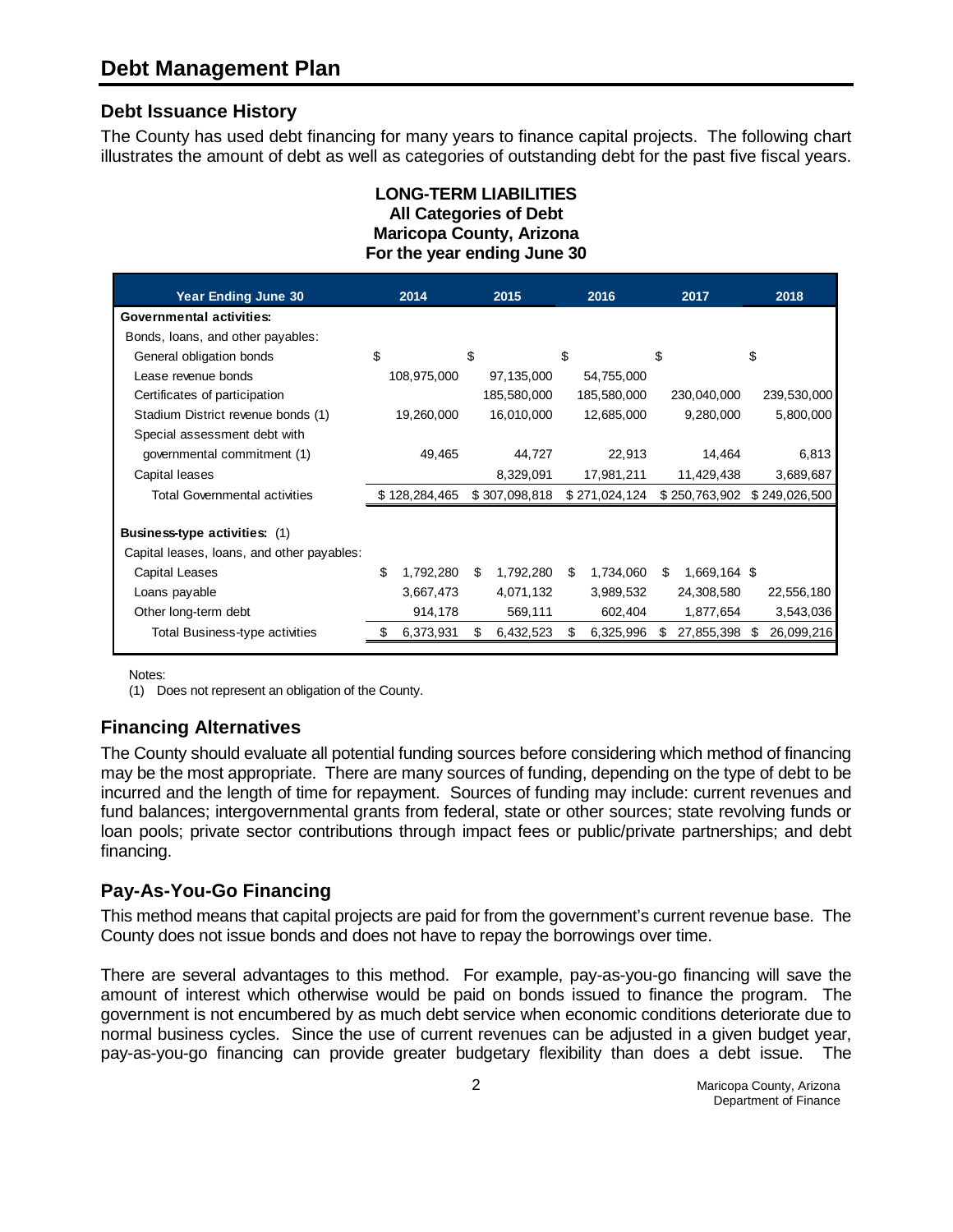jurisdiction's long-term debt capacity is preserved for the future. Finally, lower debt ratios may have a positive effect upon the jurisdiction's credit rating.

Relying on current revenues to finance capital improvements also presents several disadvantages. Exclusive reliance upon pay-as-you-go funds for capital improvements means that existing residents are obliged to pay for improvements that will benefit new residents who relocate to the area. If the jurisdiction is forced to finance the improvements within a single budget, the large capital outlay required for some projects may result in an onerous tax burden. The County must be careful to ensure that the use of current revenues for capital projects does not diminish its availability to respond to emergencies and ongoing mandated services.

## <span id="page-6-0"></span>**Grants**

Government grants stem from a variety of sources, but the majority of grant revenues for capital projects come from federal and state governments. Grants often require a County matching contribution. Most grants require an application from the County, identifying specific improvements or equipment that will be purchased with the grant money.

## <span id="page-6-1"></span>**Short-Term Borrowing (Notes)**

Short-term financing is defined as debt maturing not later than one year after the date of its issuance. There are basically three reasons for using short-term debt:

- A vehicle to deal with temporary cash flow difficulties. This situation arises when cash receipts do not follow the same pattern as cash outlays.
- To handle unexpected costs resulting from natural emergencies or other significant unexpected events.
- In anticipation of issuing a long-term bond for capital financing. This form of financing offers an opportunity to borrow for short periods until the true, final costs of a project are known.

Tax Anticipation Notes (TANs) are notes issued in anticipation of the collection of taxes, as referenced in the Arizona Revised Statutes (A.R.S.), Title 35, Chapter 3, Article 3.1. They provide operating funds to meet regular payroll and other operating expenses. During the fiscal year when tax payments are received, sufficient sums are used to retire the note. The timing of the note sale, the note's due date, and repayment of funds are all components of cash flow and cash management analysis.

Lines and Letters of Credit – Where their use is judged by the Chief Financial Officer to be prudent and advantageous to the County, the County has the power to enter into agreements with commercial banks or other financial entities for purposes of acquiring lines or letters of credit. The Board of Supervisors must approve any agreement with financial institutions for the acquisition of lines or letters of credit.

## <span id="page-6-2"></span>**General Obligation Bonds (GO)**

Bond security is the taxing power of the state or local government, as referenced in the A.R.S., Title 35, Chapter 3, Article 3, for new GO bonds and Title 35, Chapter 3, Article 4 for refunding bonds. An issuer selling a GO bond secured by its full faith and credit attaches to that issue its broadest pledge. This makes the security of these bonds very high. The full faith and credit backing of a GO bond includes the pledge of all general revenues, unless specifically limited, as well as, the legal means to raise tax rates to cover debt service. The public entity is authorized to levy property taxes or to draw from other unrestricted revenue streams such as sales or income taxes to pay the bond's principal and interest. Interest rates on these bonds are generally the lowest of any public securities due to this superior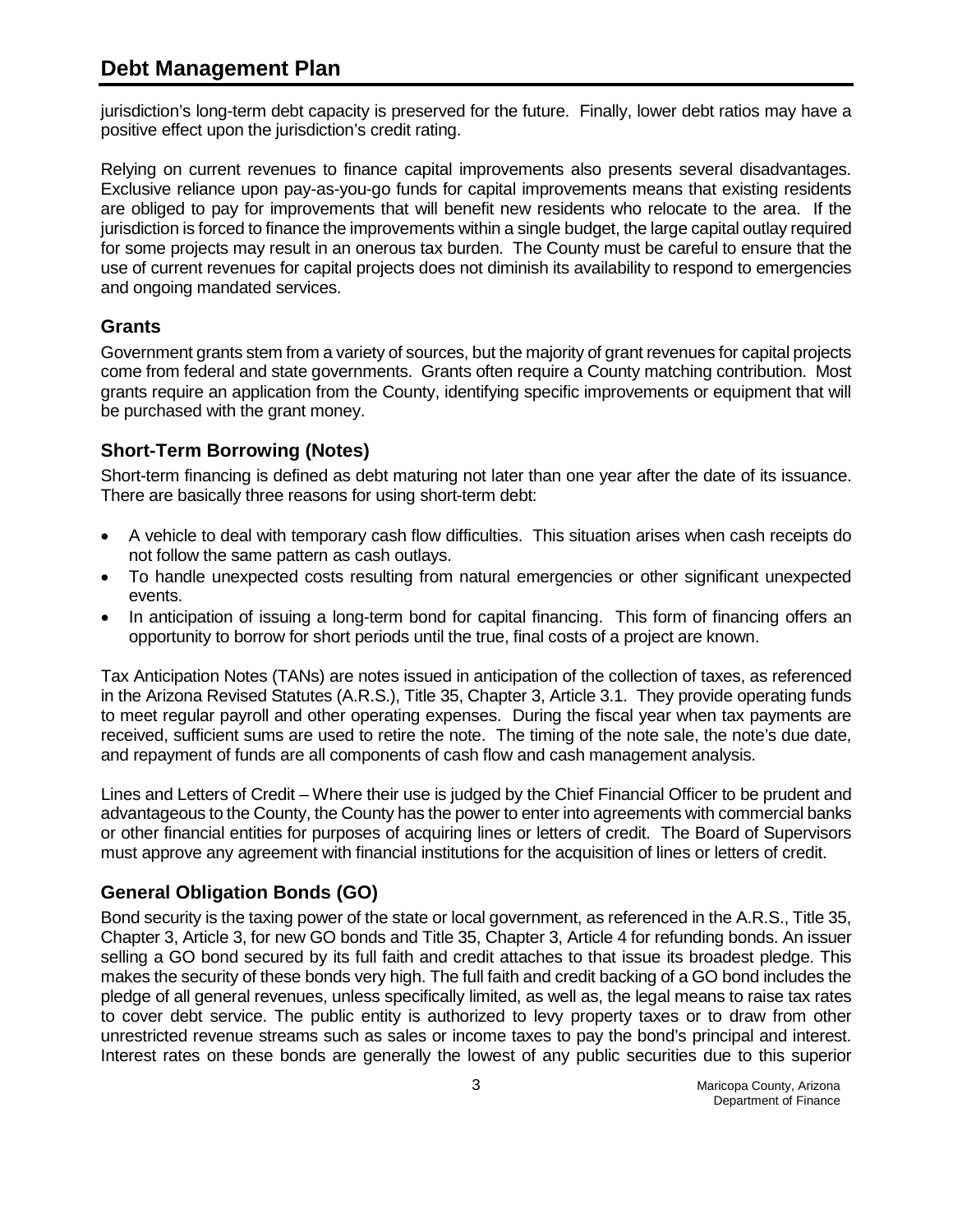security. Prior to issuance, Arizona GO bonds must have a majority vote approval from the residents of the County.

## <span id="page-7-0"></span>**Revenue Bonds**

Revenue bonds are long-term debt instruments retired by specific dedicated revenues. Often these revenues are generated by the project funded out of debt proceeds. Revenue bonds are designed to be self-supporting through user fees or other special revenues (i.e. excise taxes, rents or fees). The general taxing powers of the jurisdiction are not pledged. The debt created through the issuance of revenue bonds is to be repaid by the earnings from the operations of a revenue producing enterprise, from special taxes, or from contract leases or rental agreements. County revenue bonds do not burden the constitutional or statutory debt limitation placed on the County because they are not backed by the full faith and credit of the issuer. The underlying security is the revenue stream pledged to pay the bond principal and interest.

## **Capital Leases (Lease-Purchase Obligations)**

This financing technique provides long-term financing through a lease (with a mandatory purchase provision). Lease-purchase agreements use non-appropriation clauses to avoid being classified as long-term debt, which might be subject to State legal restrictions. This clause allows the government to terminate the lease without penalty. Security for lease-purchase financing is the lease payments made by the County and, where legally permitted, also the asset being financed.

## **Certificates of Participation (COP)**

Certificates of Participation represent proportionate interests in semiannual lease payments. Participation in the lease is sold in the capital markets. The County's obligation to make lease payments is subject to annual appropriations made by the County for that purpose. Rating agencies typically give Certificate of Participation issues a grade below that of general obligation bonds. A.R.S., Title 11, Chapter 2, Article 4, §11-251, Paragraph 46, provides for a maximum repayment term of twenty five years for the purchase or improvement of real property.

## **Lease Trust Certificates**

Lease Trust Certificates financing provides long-term financing through a lease (with a mandatory purchase provision). This method does not constitute indebtedness under a state or local government's constitutional debt limit and does not require voter approval. The asset being financed can include new capital asset needs or assets under existing lease agreements.

#### **Installment Purchase Agreements**

Same as a lease purchase agreement with the exception that the County takes title to the property up front.

## **Special Assessment Bonds**

Special Assessment Bonds are issued to districts (Special Assessment Districts) that are within a legally designated geographic area located within the County, which through consent of the affected property owners pay for basic infrastructure and public improvements to the area through supplemental assessment. This financing approach achieves the objective of tying the repayment of debt to those property owners who most directly benefit from the improvements financed. Special Assessment Districts are further described in A.R.S., Title 48, Chapter 6, Article 1.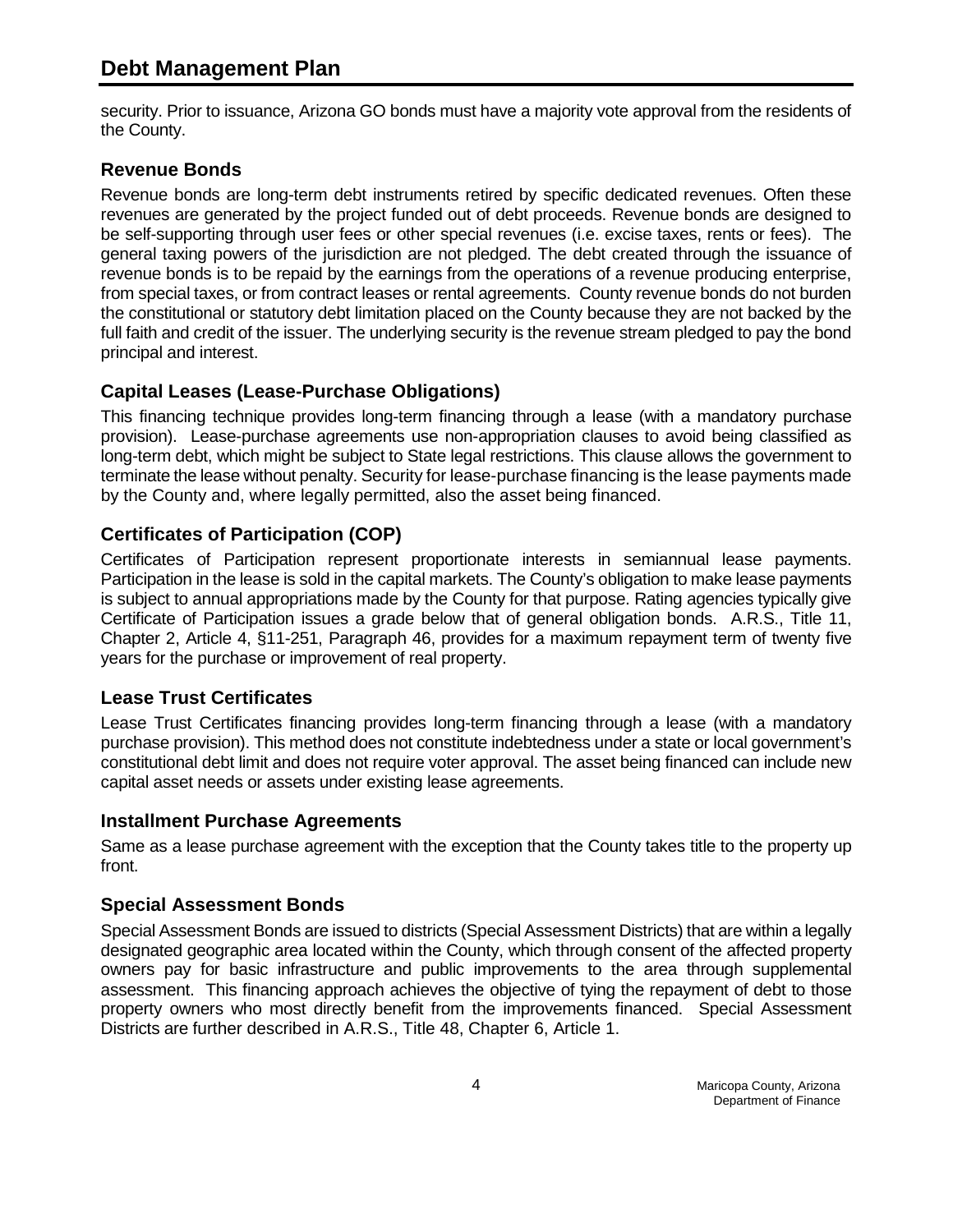## **Debt Limit**

The Arizona Constitution, Article 9, Section 8, states that a County indebtedness pertaining to general obligation bonds may not exceed six percent of the value of the County's taxable property ascertained by the last assessment. All general obligation bonds must be approved by voters regardless of amount issued up to the six percent limit. The County may issue non-general obligation bonds without voter approval up to six percent of the taxable property. However, with voter approval, the County may become indebted for an amount not to exceed fifteen percent of such taxable property.

The following table represents the County's outstanding general obligation indebtedness with respect to its constitutional general obligation debt limitation.

| 2017-18 Constitutional General Obligation Bonding Capacity<br><b>Maricopa County, Arizona</b> |    |                |  |  |  |  |  |
|-----------------------------------------------------------------------------------------------|----|----------------|--|--|--|--|--|
| 2017-18 Limited Property Value                                                                | æ. | 38,251,891,249 |  |  |  |  |  |
| 15% of Limited Property Value                                                                 |    | 5,737,783,687  |  |  |  |  |  |
| Less: GO Bonded Debt Outstanding                                                              |    |                |  |  |  |  |  |
| Plus: GO Debt Service Fund Balance                                                            |    |                |  |  |  |  |  |
| Unused Fifteen Percent Borrowing Capacity                                                     | \$ | 5,737,783,687  |  |  |  |  |  |

#### **Debt Per Capita**

Debt per capita measures the amount of debt outstanding per citizen in a government's jurisdiction. Debt per capita is calculated by dividing total outstanding County debt by the County's population. This calculation is used as a comparative benchmark to other counties. In addition, credit rating agencies calculate debt per capita when evaluating a County's ability to repay its debt obligations.

The following chart illustrates the five-year debt per capita for Maricopa County.



## **Debt Net Per Capita - Maricopa County as of June 30**

Notes:

Direct Net Debt per capita = Direct Net Debt/Population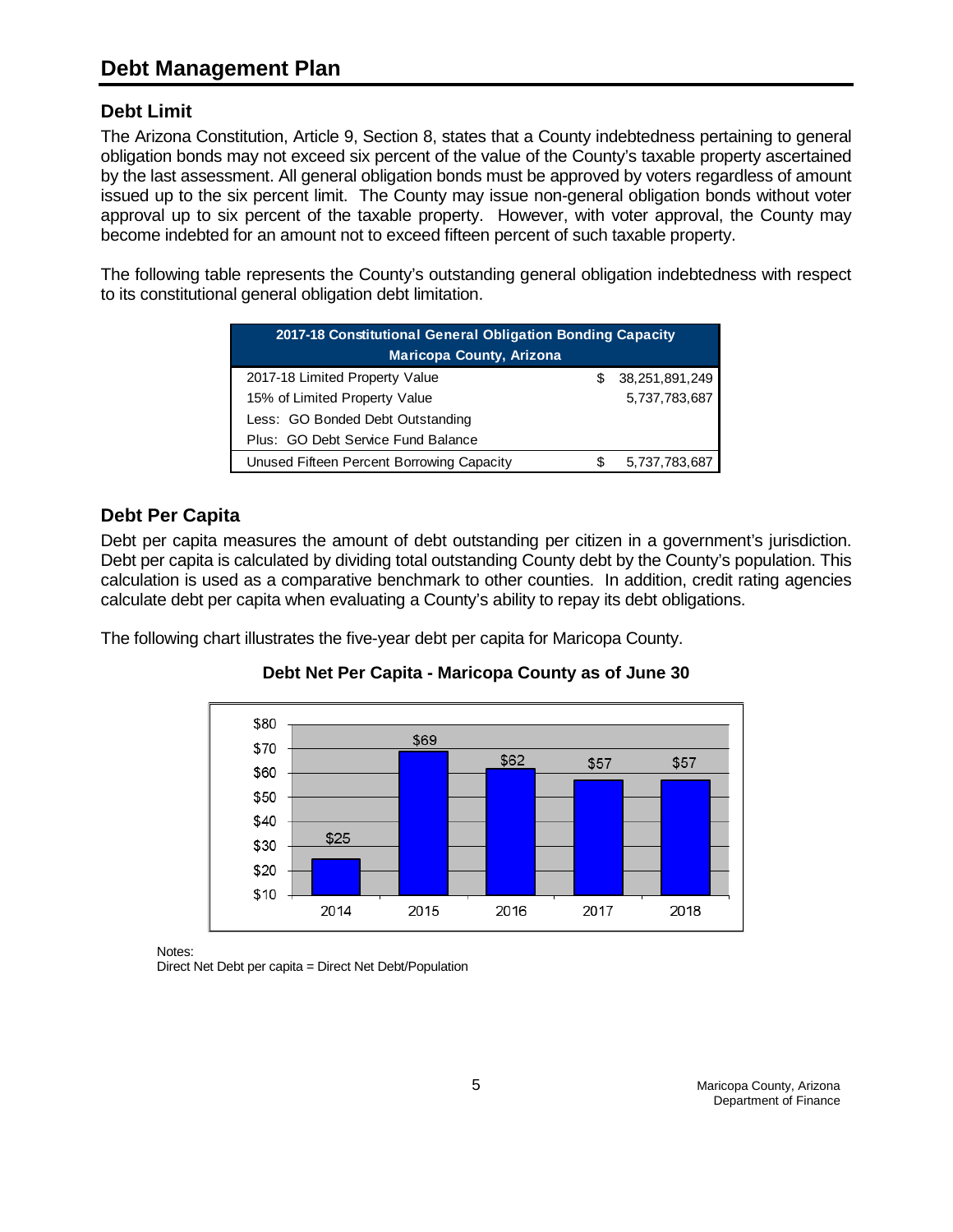## **Rating Agency Analysis**

Independent assessments of the relative credit worthiness of municipal securities are provided by rating agencies. They furnish letter grades that convey their assessment of the ability and willingness of a borrower to repay its debt in full and on time. Credit ratings issued by these agencies are a major function in determining the cost of borrowed funds in the municipal bond market.

Moody's Investors Service, Standard & Poor's Ratings Services (S&P), and Fitch Ratings are the three major rating agencies that rate municipal debt. These rating agencies have provided a rating assessment of credit worthiness for Maricopa County. There are seven primary factors that comprise their ratings:

- Institutional framework legal and practical environment of local government
- Economy stability of trends in local income and total market value per capita
- Management financial and operational decisions, policies and practices, leadership
- Budgetary flexibility available fund balance and ability to raise revenues or reduce expenditures
- Budgetary performance current fiscal balance of general fund and total governmental funds
- Liquidity availability of cash and cash equivalents
- Debt and contingent liabilities debt ratios, debt policies, pension obligations, long-term planning

Each of the rating agencies has their own method of assigning a rating on the ability and willingness of a borrower to repay in full and on time. Issuers must pay a fee for the opportunity to have one or more rating agencies rate existing and proposed debt issuance. The following chart outlines how the ratings reflect creditworthiness, ranging from very strong securities to speculative and default situations. Examples of the rating systems are:

| <b>BOND RATINGS</b>                                       | <b>RATING AGENCIES</b> |         |                      |  |  |  |  |
|-----------------------------------------------------------|------------------------|---------|----------------------|--|--|--|--|
| <b>Explanation of corporate/municipal</b><br>bond ratings | Fitch                  | Moody's | Standard &<br>Poor's |  |  |  |  |
| Premium quality                                           | AAA                    | Aaa     | AAA                  |  |  |  |  |
| High quality                                              | AΑ                     | Aa      | AΑ                   |  |  |  |  |
| Medium quality                                            | A                      | A       | A                    |  |  |  |  |
| Medium grade, lower quality                               | <b>BBB</b>             | Baa     | <b>BBB</b>           |  |  |  |  |
| Predominantly speculative                                 | BB                     | Ba      | BB                   |  |  |  |  |
| Speculative, low grade                                    | В                      | B       | R                    |  |  |  |  |
| Poor to default                                           | CCC                    | Caa     | CCC                  |  |  |  |  |
| <b>Highest speculation</b>                                | CС                     | Cа      | CС                   |  |  |  |  |
| Lowest quality, no interest                               | C.                     | C       | C                    |  |  |  |  |
| In default, in arrears                                    | DDD                    |         | DDD                  |  |  |  |  |
| Questionable value                                        | DD.                    |         | DD                   |  |  |  |  |
|                                                           | D                      |         | D                    |  |  |  |  |

Fitch and Standard & Poor's may use "+" or "-" to modify ratings while Moody's may use numerical modifiers such as 1 (highest), 2, or 3.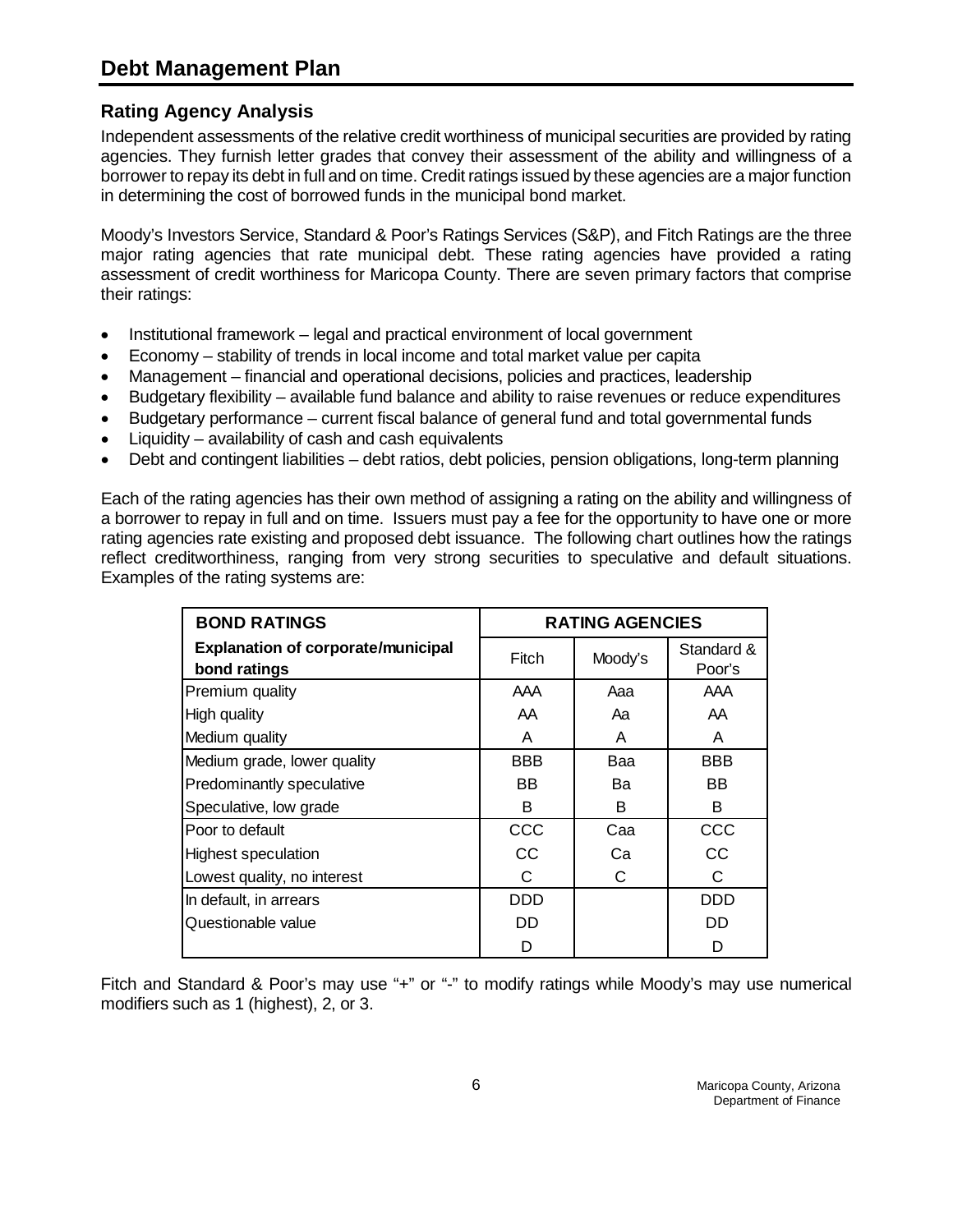## **History of Debt Rating**

In February 2018, Fitch Ratings assigned a 'AA+ rating to the County's Certificates of Participation, Series 2018A. In addition, Fitch Ratings affirmed the County's issuer default rating at 'AAA', the highest level rating possible and affirmed the County's 'AA+' rating for the County's Certificates of Participation, Series 2015. Citing the County's strong operating performance, enabled by solid expenditure flexibility and strong growth prospects, Fitch Ratings views the County's rating outlook as stable. **[Fitch Ratings](https://www.maricopa.gov/DocumentCenter/View/36343)  - [February 2018](https://www.maricopa.gov/DocumentCenter/View/36343)**

In February 2018, Moody's Investors Service assigned a Aa1 rating to the County's Certificates of Participation, Series 2018A. Moody's maintains a Aaa issuer rating and a Aa1 rating on the outstanding Series 2015 COPs. Citing strong economic expectations for the Phoenix metro area and the County's dedication to maintaining strong reserves, Moody's views the County's outlook as stable. **[Moody's](https://www.maricopa.gov/DocumentCenter/View/36342)  Ratings - [February 2018](https://www.maricopa.gov/DocumentCenter/View/36342)**

In February 2018, Standard & Poor's Ratings Services (S&P) assigned its 'AA+' long-term rating to the Maricopa County, Certificates of Participation, Series 2018A. At the same time, S&P Global Ratings affirmed its 'AAA' issuer credit rating on the County and its 'AA+' long-term rating on the County's existing COPs. Citing the County's strong management, with strong financial policies and practices, S&P views the County's outlook as stable. **S&P Ratings - [February 2018](https://www.maricopa.gov/DocumentCenter/View/36344)**

Additional information on Maricopa County's bond ratings can be viewed on the Maricopa County webpage: [https://www.maricopa.gov/902/Bond-Rating.](https://www.maricopa.gov/902/Bond-Rating)

<span id="page-10-0"></span>

|                               |              | <b>Date Rating</b> |           | <b>Date Rating</b> | <b>Standard &amp;</b> | <b>Date Rating</b> |
|-------------------------------|--------------|--------------------|-----------|--------------------|-----------------------|--------------------|
| <b>Type of Debt</b>           | <b>Fitch</b> | <b>Assigned</b>    | Moody's   | <b>Assigned</b>    | Poor's                | <b>Assigned</b>    |
| General Obligation            | AAA(1)       | 2/15/2018          | Aaa $(1)$ | 2/14/2018          | AAA (1)               | 2/14/2018          |
| C.O.P.s                       | $AA+$        | 2/15/2018          | Aa1       | 2/14/2018          | AA+                   | 2/14/2018          |
| (1) Bond rating is "Affirmed" |              |                    |           |                    |                       |                    |

The following illustrates a history of the County's various debt ratings.

## **Ratio Analysis**

Rating analysts compare direct net debt to the population in order to measure the size or magnitude of the County's debt. This ratio is referred to as the Direct Net Debt Per Capita Ratio. The same ratio is applied to all debt within the County which includes School Districts, Cities and Towns, and Special Districts. This ratio is referred to as the Overall Net Debt Per Capita Ratio. The taxable value of the County is a measure of the County's wealth. It also reflects the capacity of the County's ability to service current and future debt. The ratio of Direct Net Debt as a percentage of Limited Property Value is the comparison of direct net debt to the County's taxable value. The same ratio is applied to all debt within the County and is referred to as the Overall Net Debt as a percentage of Limited Property Value. The Limited Property Value Per Capita ratio represents the per capita value of taxable property in the County. An explanation of how each ratio is calculated is included in the notes adjacent to the following tables.

There are an infinite number of ratios, which could be calculated to measure the County's debt burden. The following analysis focuses on commonly used ratios instead of creating customized ones. The ratios calculated are for governmental activities. The source of repayment is from either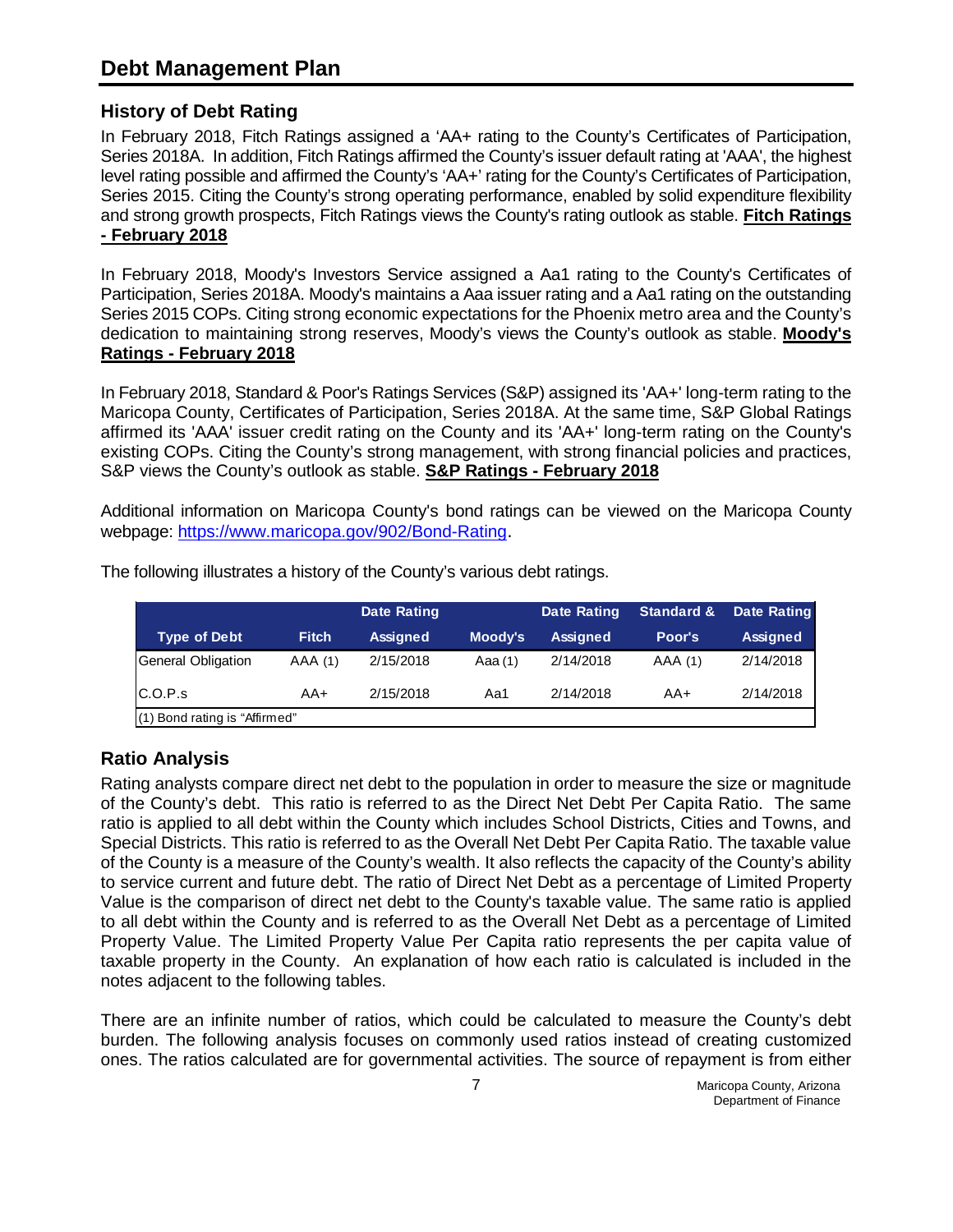the secondary tax levy or by appropriation from the general fund for debt service payments. Debt for which there is a source of repayment, i.e. pledged revenues for car rental service charge, debt service has been excluded.

|                                       |    | <b>Audited</b>  |    | <b>Audited</b>  |    | <b>Projected</b> |    | <b>Projected</b> |
|---------------------------------------|----|-----------------|----|-----------------|----|------------------|----|------------------|
| <b>GOVERNMENTAL ACTIVITES</b>         |    | 6/30/2017       |    | 6/30/2018       |    | 6/30/2019        |    | 6/30/2020        |
| Certificate of Participation          | \$ | 230,040,000     | \$ | 239,530,000     | \$ | 122, 185, 000    | \$ | 102,685,000      |
| Capital leases                        |    | 11,429,438      |    | 3,689,687       |    | 1,581,834        |    | 386,059          |
| <b>Direct Net Debt</b>                | \$ | 241,469,438     | \$ | 243,219,687     | \$ | 123,766,834      | \$ | 103,071,059      |
| Overlapping Debt (1)                  |    | 7,649,311,425   |    | 7,505,564,797   |    | 7,679,740,920    |    | 7,611,539,047    |
| <b>Overall Net Debt</b>               |    | \$7,890,780,863 |    | \$7,748,784,484 |    | \$7,803,507,754  |    | \$7,714,610,106  |
| Population Estimate (2)               |    | 4,221,684       |    | 4,294,460       |    | 4,366,583        |    | 4,436,908        |
| Limited Property Value (3)            | \$ | 357,897,714     | \$ | 377,202,043     | \$ | 395,076,594      | \$ | 396,581,706      |
| Ratios (4)                            |    |                 |    |                 |    |                  |    |                  |
| Direct Net Debt Per Capita            | \$ | 57              | \$ | 57              | \$ | 28               | S  | 23               |
| Overall Net Debt Per Capita           | \$ | 1,869           | \$ | 1,804           | \$ | 1,787            | \$ | 1,739            |
| Direct Net Debt as % of LPV Property  |    | 0.067%          |    | 0.064%          |    | 0.031%           |    | 0.026%           |
| Overall Net Debt as % of LPV Property |    | 2.205%          |    | 2.054%          |    | 1.975%           |    | 1.945%           |
| LPV Property Per Capita               | \$ | 84,776          | \$ | 87,835          | \$ | 90,477           | \$ | 89,382           |

#### **DIRECT AND OVERALL NET DEBT MARICOPA COUNTY, ARIZONA**

Notes:

(1) Projected overlapping debt for 2019 and 2020 was based on a three year average of general obligation bonds for Cities, Towns, School Districts and Special Assessment Districts.

Source: <https://openbooks.az.gov/financial-reports/bonded-indebtedness>

(2) Projections for 2019 and 2020 population are based on estimates provided by the Arizona Office of Economic Opportunity. Source: <https://population.az.gov/>

(3) Limited Property Value was provided by Maricopa County Assessor's Office (in thousands of dollars).

(4) Summary of Debt Ratios:

- Direct Net Debt per capita = Direct Net Debt/Population
- Overall Net Debt per capita = Overall Net Debt/Population
- Direct Net Debt as a percentage of Limited Property Value (LPV) = Direct Net Debt/LPV
- Overall Net Debt as a percentage of LPV Property = Overall Net Debt/LPV
- LPV property per capita = LPV Property/Population

## **Debt Obligations by Type**

#### **General Obligation Bonds**

Long-term general obligation bonds shall be issued to finance significant capital improvements for purposes set forth by voters in bond elections. Interest rates on these bonds are generally the lowest of any public securities. Prior to issuance, Arizona general obligation bonds must have a majority vote approval from the residents of the County.

On July 1, 2004, the County made the final debt service payment on the outstanding general obligation bonds, which were the result of the 1986 general election where the voters authorized the County to issue long-term debt. The resulting proceeds from the sale of the bonds were used for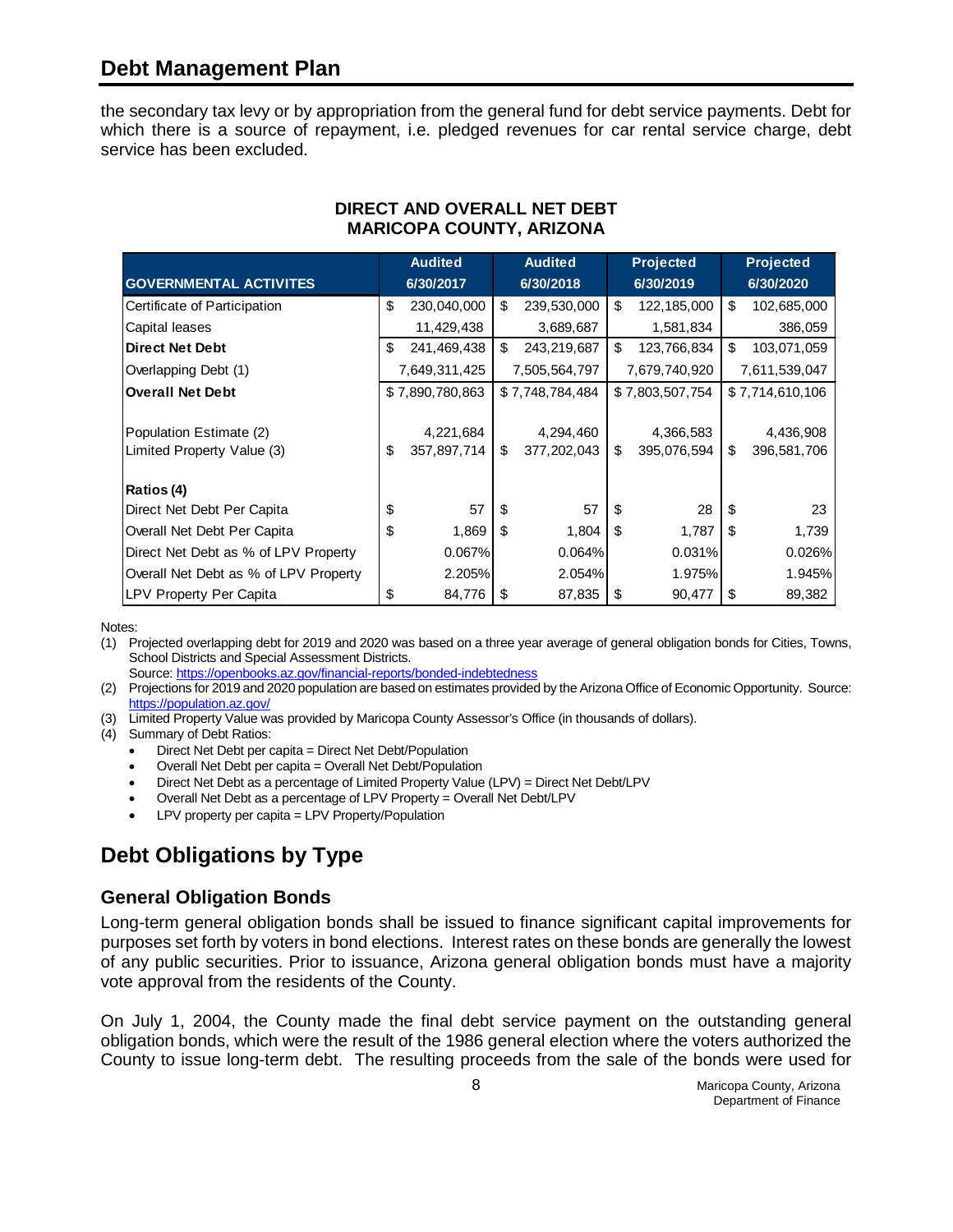the purpose of making improvements in the County which included Criminal and Civil Courts Facilities, Juvenile Court and Juvenile Treatment and Detention Facilities, Law Enforcement and Public Safety, Regional Park Improvements, Environmental Protection, Sanitary Landfill, Public Health Facilities, Infrastructure, Communication Improvements, etc.

#### **Certificates of Participation**

On June 25, 2015, Maricopa County issued \$185,580,000 of Certificates of Participation to pay for the acquisition of capital equipment and various capital projects. Some of the larger projects include: Public Radio System, Technology Infrastructure Refresh, Southwest Justice Courts, Enterprise Resource Planning System, and the Enterprise Data Center. The 2015 Certificates were executed and delivered under a trust agreement, dated June 1, 2015. Certificates of participation represent proportionate interests in semiannual lease payments. The County's obligation to make lease payments is subject to annual appropriations made by the County for that purpose. The certificates have interest rates of 5.0 percent, payable semiannually on January 1 and July 1 each year through 2018.

On August 26, 2016, the Maricopa County Public Finance Corporation issued Certificates of Participation, Series 2016, for \$44,460,000 with an interest rate at 1.35% to refund \$51,095,000 of outstanding Lease Revenue Bonds, Series 2007A with interest rates ranging from 4.00% - 5.00%. The certificates are payable semiannually on January 1 and July 1 each year through 2023.

On March 14, 2018, Maricopa County issued \$106,295,000 of Certificates of Participation, Series 2018A, to pay for the redevelopment of the County's former Madison Street Jail into office space and related parking facilities. The 2018A Certificates were executed and delivered under a trust agreement, dated June 1, 2015, and by a second supplement to the trust agreement, dated as of March 1, 2018. The certificates have interest rates ranging from 4.0 to 5.0 percent, payable semiannually on January 1 and July 1 each year through 2024.

The certificates are secured by the collateralization of certain County assets. The certificates are not callable prior to their scheduled maturity dates.

The following illustrates the outstanding Maricopa County Certificates of Participation

#### **SUMMARY OF PRINCIPAL AMOUNT OUTSTANDING BY ISSUE Certificates of Participation Maricopa County, Arizona as of June 30, 2018**

| <b>Certificates of Participation</b>                 |   | <b>Amount</b> |
|------------------------------------------------------|---|---------------|
| Certificates of Participation, Series 2015           | S | 94,955,000    |
| Certificates of Participation, Refunding Series 2016 |   | 38,280,000    |
| Certificates of Participation, Series 2018A          |   | 106,295,000   |
| Total                                                | S | 239,530,000   |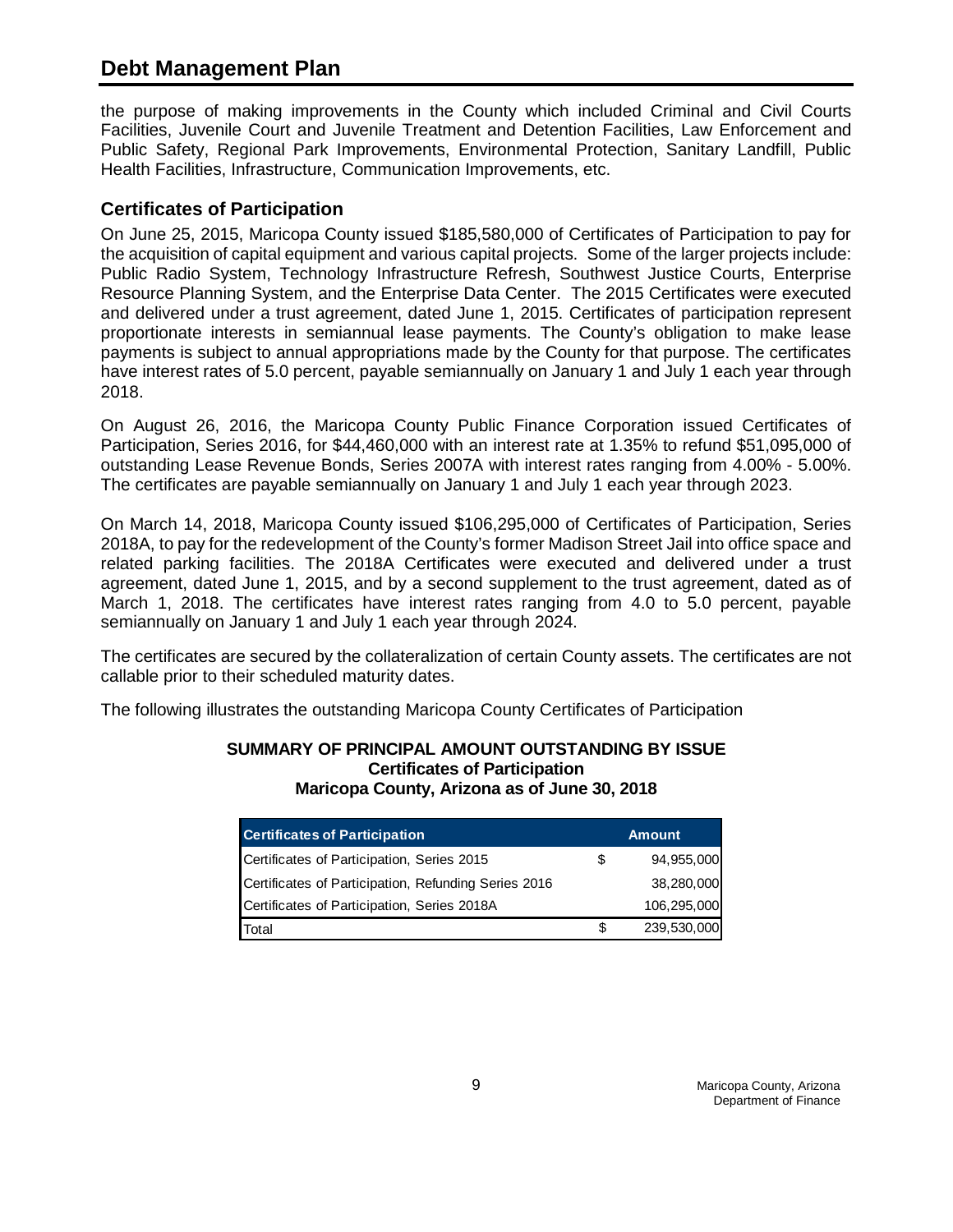| <b>Year Ending June 30</b> |    | <b>Principal</b> | Interest         | <b>Total Debt Service</b> |
|----------------------------|----|------------------|------------------|---------------------------|
| 2019                       | \$ | 117,345,000      | \$<br>6,382,441  | \$<br>123,727,441         |
| 2020                       |    | 19,500,000       | 4,564,071        | 24,064,071                |
| 2021                       |    | 20,240,000       | 3,800,339        | 24,040,339                |
| 2022                       |    | 21,020,000       | 3,001,618        | 24,021,618                |
| 2023                       |    | 21,835,000       | 2,166,124        | 24,001,124                |
| 2024-25                    |    | 39,590,000       | 1,714,483        | 41,304,483                |
| Total                      | S  | 239,530,000      | \$<br>21,629,076 | \$<br>261,159,076         |

#### **DEBT SERVICE REQUIREMENTS TO MATURITY Certificates of Participation Maricopa County, Arizona as of June 30, 2018**

## **Stadium District Revenue Bonds**

The Stadium District was formed through action of the Maricopa County Board of Supervisors in September 1991 pursuant to A.R.S., Title 48, Chapter 26, to:

- Oversee the operation and maintenance of Chase Field, a major league baseball stadium.
- Enhance and promote major league baseball spring training in the County through the development of new, and the improvement of existing, baseball training facilities.

To accomplish this purpose, the Stadium District possesses statutory authority to issue special obligation bonds to provide financial assistance for development and improvement of baseball training facilities located within the County. Several major league baseball teams hold spring training in Arizona as part of the Cactus League. Stadium District Revenue Bonds are special obligations of the District. The bonds are payable solely from pledged revenues, consisting of car rental surcharges levied and collected by the Stadium District pursuant to A.R.S. §48-4234. Under the statute, the Stadium District may set the surcharge at \$2.50 on each lease or rental of a motor vehicle licensed for hire, for less than one year, and designed to carry fewer than 15 passengers, regardless of whether such vehicle is licensed in Arizona. The Stadium District Board of Directors initially levied a surcharge of \$1.50 beginning in January 1992 and increased the surcharge to \$2.50 in January 1993, the maximum amount permitted by statute.

The District has pledged future car rental surcharge revenue to repay the \$25,140,000 in revenue refunding bonds, which were issued in September 2012. Proceeds from the bond issuance provided financing to refund previously issued bonded debt for the construction of Cactus League facilities. The bonds do not constitute a debt or a pledge of the faith or credit of Maricopa County, the State of Arizona, or any other political subdivision. The payment of the bonds is enforceable solely out of the pledged revenues and no owner shall have any right to compel any exercise of taxing power of the District, except for surcharges. Total principal and interest remaining to be paid on the bonds is \$5,932,240 payable through June 2019. Principal and interest paid for the current year and total car rental surcharge revenues were \$3,691,584 and \$5,973,721 respectively.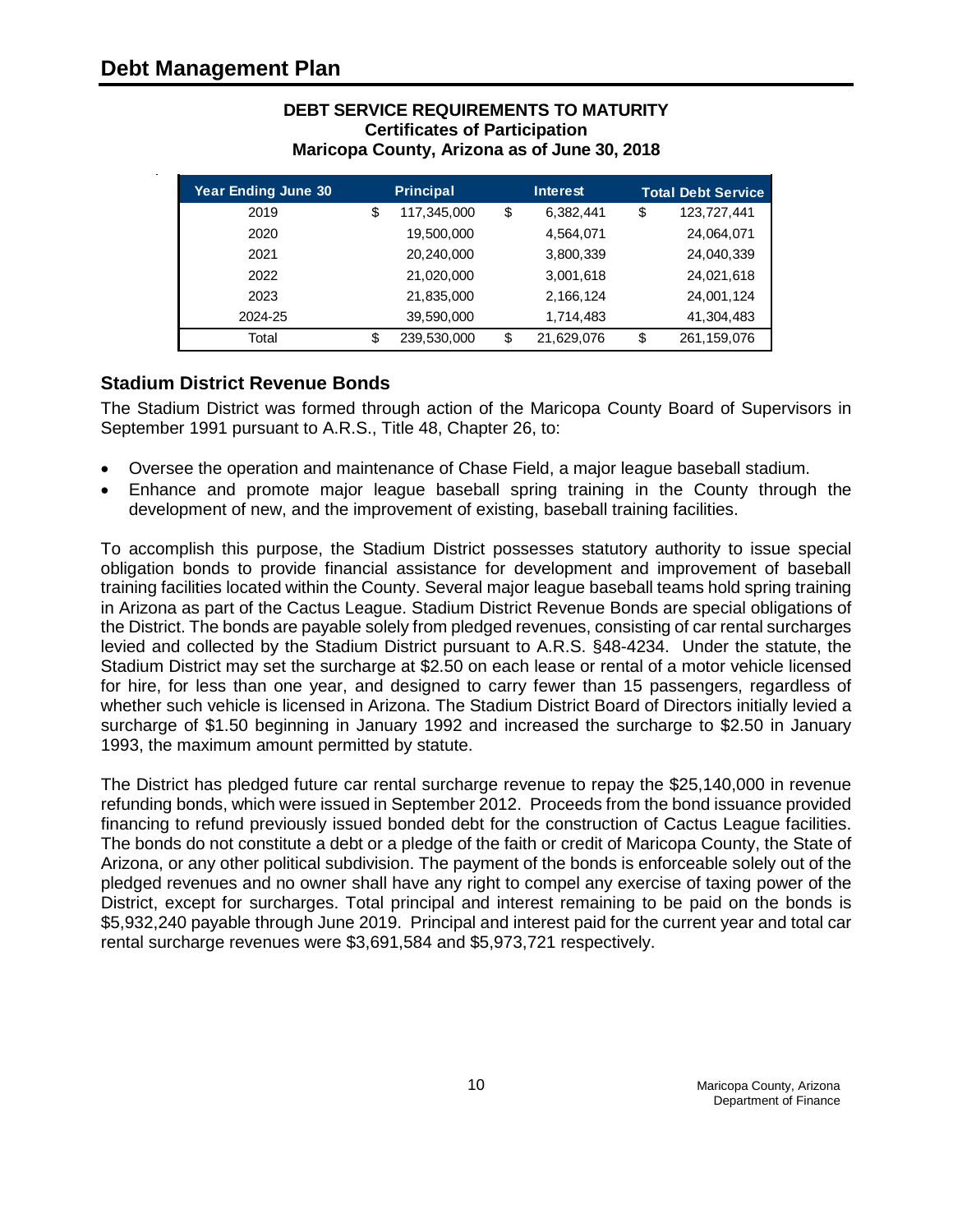The following table illustrate the debt service for the outstanding Stadium District Revenue Bonds.

#### **DEBT SERVICE REQUIREMENTS TO MATURITY Stadium District Revenue Bonds, Series 2012 Maricopa County, Arizona as of June 30, 2018**

| <b>Year Ending June 30</b> | <b>Principal</b> | Interest |   | <b>Total Debt Service</b> |
|----------------------------|------------------|----------|---|---------------------------|
| 2019                       | 5.800.000        | 132.240  |   | 5.932.240                 |
| Total                      | 5.800.000        | 132.240  | S | 5.932.240                 |

## **Capital Leases**

The County has entered into various lease-purchase agreements, which are non-cancellable, for the acquisition of software and accessories and vehicles totaling \$3,689,687. These lease purchase agreements require the County to pay all maintenance costs. At final principal and interest payments, title to leased equipment transfers to the County. These leases are contingent on budgetary appropriations each fiscal year. The assets are capitalized at total principal cost.

The following table illustrates the debt service for the outstanding County's capital leases.

| <b>Year Ending June 30</b>                  |   | <b>Governmental Activities</b> |
|---------------------------------------------|---|--------------------------------|
| 2019                                        |   | 2,197,801                      |
| 2020                                        |   | 1,239,603                      |
| 2021                                        |   | 400,855                        |
| Total minimum lease payments                |   | 3,838,259                      |
| Amount representing interest                |   | (148, 572)                     |
| Present value of net minimum lease payments | S | 3,689,687                      |

#### **DEBT SERVICE REQUIREMENTS TO MATURITY Capital Leases Maricopa County, Arizona as of June 30, 2018**

## **Housing Authority of Maricopa County Loans Payable**

The Housing Authority of Maricopa County's Component Unit, Maricopa Revitalization Partnership, L.L.C., has a promissory note payable to Community Service of Arizona, Inc. The note bears an interest rate of 0.50% and is collateralized by investment in real estate. The balance on this note shall be paid at the earlier of the date of sale of the property; breach of covenant, condition or restriction; or 15 years after the date of the project completion. At December 31, 2017, the balance on this note was \$570,000.

The Housing Authority of Maricopa County's Component Unit, Madison Heights Phase I, L.L.C., has a permanent loan payable to CDT II, LLC. The loan requires monthly principal and interest payments of \$8,294 with interest at 5.82%. The loan matures October 1, 2035 and is secured by a first lien on the property. If the loan is prepaid prior to June 1, 2035, a prepayment penalty is due. At December 31, 2017, the outstanding balance was \$1,407,856.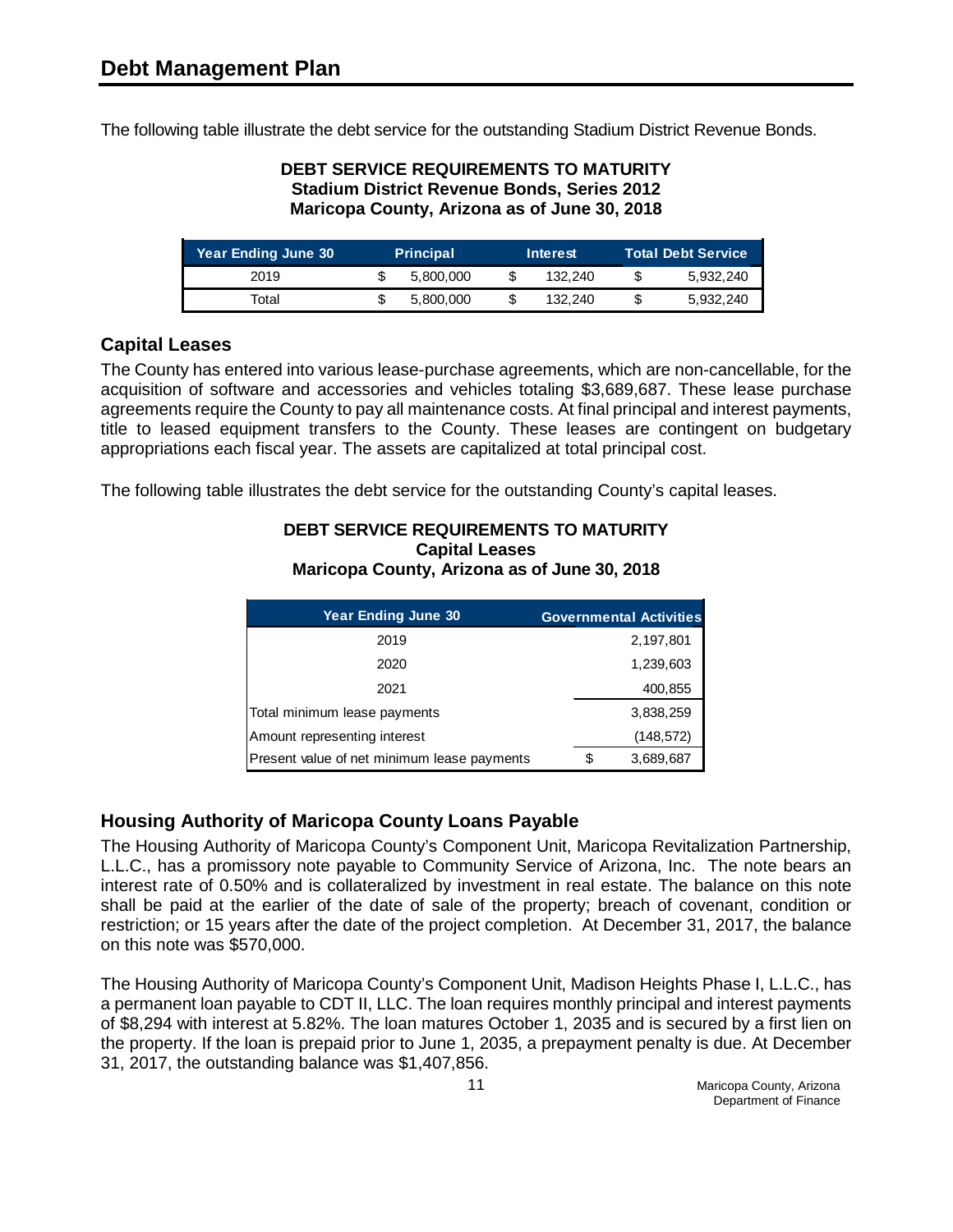The Housing Authority of Maricopa County's Component Unit, Madison Heights Phase I, L.L.C., has a mortgage payable due to the Arizona Department of Housing (ADOH). The mortgage payable bears interest at 2.0% per annum, commencing January 1, 2017. Annual payments of principal and interest in the amount of \$43,437 are due commencing January 1, 2018 and any remaining principal balance is due at maturity on September 29, 2037. At December 31, 2017, the outstanding balance was \$272,189.

The Housing Authority of Maricopa County's Component Unit, Madison Heights Phase I, L.L.C., has a mortgage payable due to the Maricopa HOME Consortium. The mortgage payable bears no interest. Annual payments of \$16,000 are due commencing June 1, 2018, and any remaining unpaid principal balance is due on June 1, 2038. At December 31, 2017, the outstanding balance was \$320,000.

The Housing Authority of Maricopa County's Component Unit, Madison Heights Phase II, L.L.C., has a permanent loan payable to CDT II, LLC. The loan requires monthly principal and interest payments of \$8,947 with interest at 5.82%. The loan matures October 1, 2035 and is secured by a first lien on the property. If the loan is prepaid prior to June 1, 2035, a prepayment penalty is due. At December 31, 2017, the outstanding balance was \$1,518,604.

The Housing Authority of Maricopa County's Component Unit, Madison Heights Phase II, L.L.C., has a mortgage payable due to the Maricopa HOME Consortium. The mortgage payable bears no interest. Annual payments of \$10,000 are due commencing June 1, 2018, through maturity on June 1, 2038. At December 31, 2017, the outstanding balance was \$200,000.

The Housing Authority of Maricopa County's Component Unit, Coffelt-Lamoreaux, L.L.C., has a HUD-insured loan payable to Red Mortgage Capital which is secured by a Multifamily Deed of Trust. The maximum amount of the loan is \$14,150,000 and bears interest at 3.98% per annum. The note is payable in monthly installments and has a maturity date of December 1, 2057. At December 31, 2017, the outstanding balance was \$12,853,937.

The Housing Authority of Maricopa County's Component Unit, Coffelt-Lamoreaux, L.L.C., has a second mortgage due to ADOH for construction of the project. The mortgage bears interest at 2% per annum. Annual payments of principal and interest of \$36,339 are subject to surplus cash flow commencing June 30, 2018, until maturity of June 30, 2057. The loan is secured in second priority by the project's rental property. At December 31, 2017, the outstanding balance was \$900,000.

The Housing Authority of Maricopa County's Component Unit, Coffelt-Lamoreaux, L.L.C., has a Community Development Block Grant loan in the amount of \$650,000 for construction of the project due to the City of Phoenix. The loan bears simple interest at 4% per annum. Annual installments of \$38,840 are subject to surplus cash flow. The loan is secured in third priority by the project's rental property. At December 31, 2017, the outstanding balance was \$650,000.

The Housing Authority of Maricopa County's Component Unit, Rose Terrace Development Partnership, L.L.C., has a promissory note payable with First Bank. The note bears interest at 4.75% through January 1, 2018, and then increases to the greater of 6.00% or the 5-year Treasury Rate plus 3.00%. Monthly installments of principal and interest of \$13,793 are payable through January 1, 2018, at which point the note will be amortized for the balance through the maturity date of October 1, 2022. At December 31, 2017, the balance on this note was \$2,406,462.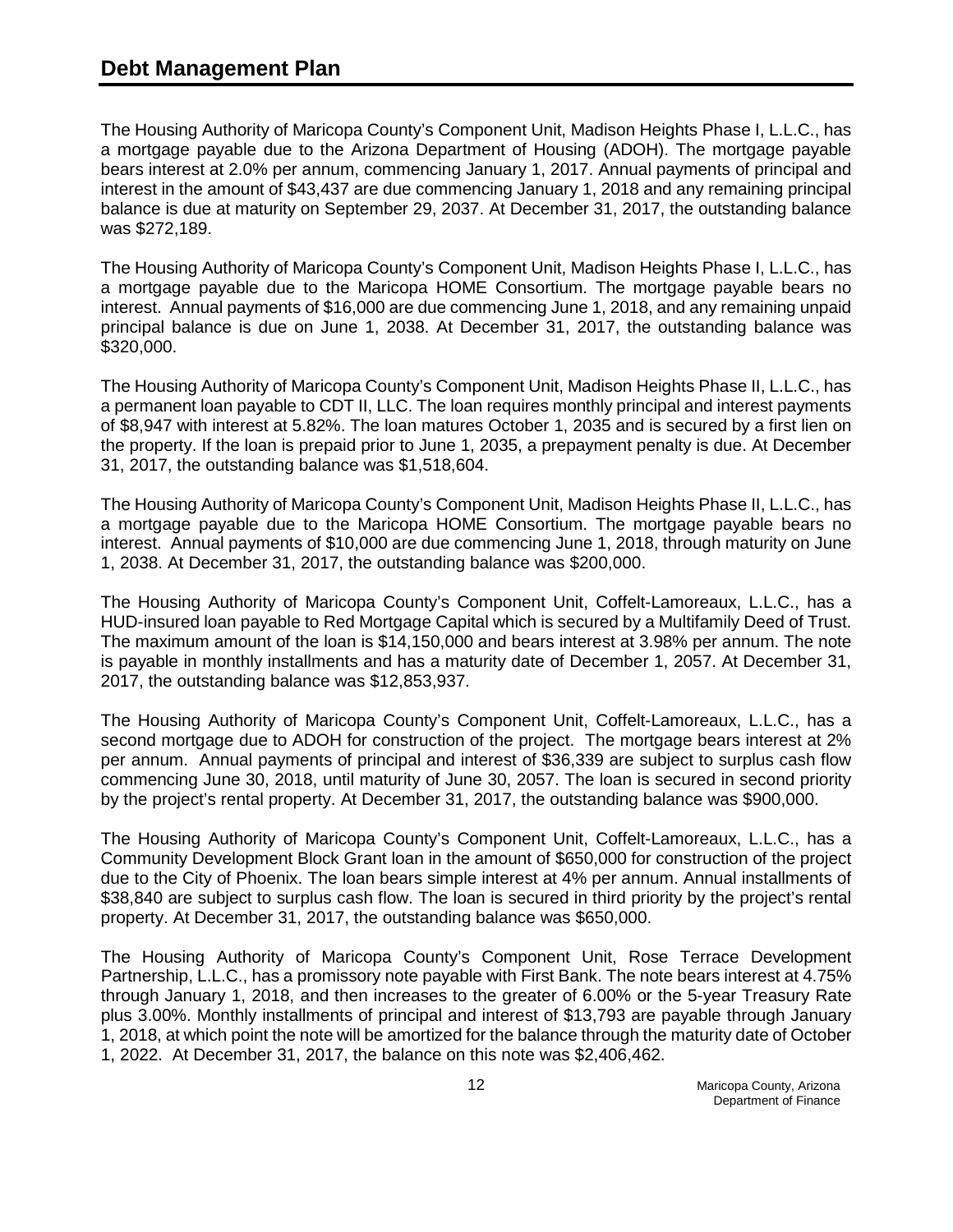The Housing Authority of Maricopa County's Component Unit, Rose Terrace Development Partnership Phase II, L.L.C., has a promissory note payable to Mutual of Omaha Bank. The note bears an interest rate of 8.75%. Monthly principal and interest payments of \$3,744 will continue through February 2020, at which time a balloon payment of \$363,157 is due. At December 31, 2017, the balance on this note was \$357,403.

The Housing Authority of Maricopa County entered into a repayment agreement with the U.S. Department of Housing and Urban Development (HUD) totaling \$468,781 to repay misused program funds, as determined by a HUD Quality Assurance Division review, which was finalized in 2015. The agreement bears no interest and calls for equal annual payments of \$18,751 from non-federal resources beginning January 1, 2016 and ending January 1, 2041. At June 30, 2018, the balance on this note was \$417,215.

The Housing Authority of Maricopa County obtained financing for predevelopment expenses in the amount of \$200,000. The note bears 0% interest and are due upon receipt of construction or permanent financing but no later than December 16, 2018. At June 30, 2018, the balance on this note was \$200,000.

The Housing Authority of Maricopa County entered into a construction loan with First Bank in the maximum amount of \$3,880,841. The loan bears interest at 5.4%, payable in monthly interest only payments through December 2020, at which time the loan may convert to permanent financing. The loan is collateralized by various real estate parcels. At June 30, 2018, the balance on this loan was \$482,514.

The following table illustrates the debt service requirements to maturity for Housing Authority loans payable.

| <b>Year Ending June 30</b> | <b>Principal</b> |
|----------------------------|------------------|
| 2019                       | \$<br>1,056,514  |
| 2020                       | 762,830          |
| 2021                       | 605,059          |
| 2022                       | 288,627          |
| 2023                       | 2,471,058        |
| 2024-2028                  | 1,260,294        |
| 2029-2033                  | 1.499.951        |
| 2034-2038                  | 1,862,134        |
| 2039-2043                  | 2,262,576        |
| 2044-2048                  | 2,882,229        |
| 2049-2053                  | 2,623,938        |
| 2054-2058                  | 3,454,787        |
| 2059-2063                  | 1,526,183        |
| Total                      | \$<br>22,556,180 |

#### **DEBT SERVICE REQUIREMENTS Housing Authority Loans Payable Maricopa County, Arizona as of June 30, 2018**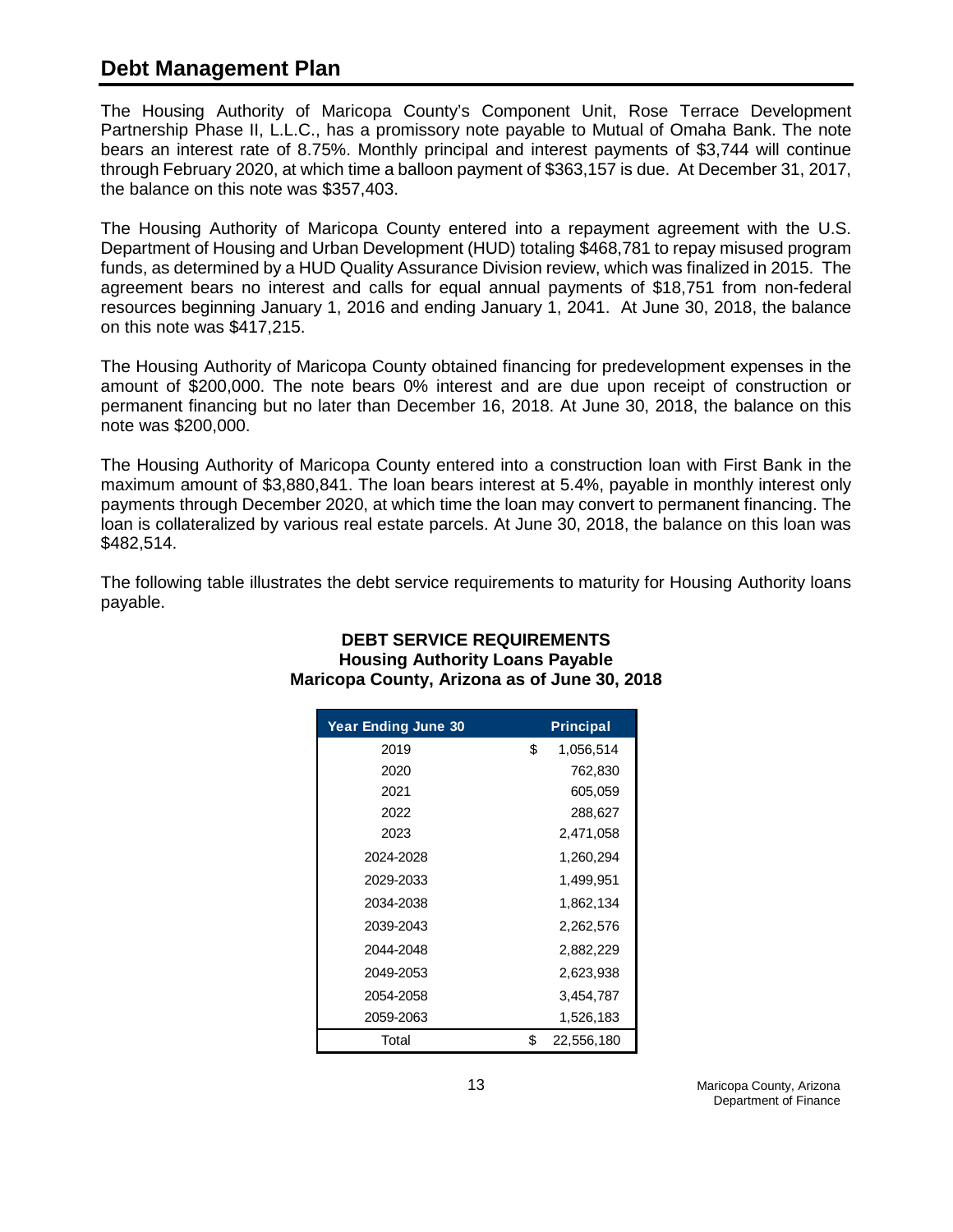## **Special Assessment Districts**

Special assessment bonds are payable from assessments collected from property owners benefited by the respective improvements. The special assessment districts pledged these assessments to repay the par issuance amount of \$145,969 in special assessment bonds. The proceeds were used to finance construction projects in these districts. Total principal remaining to be paid on these bonds is \$6,812 payable through July 2018. While there is no legal obligation for the County to further secure the special assessment bonds of the districts below, the County has made a moral commitment to take steps necessary to prevent default.

The following table illustrates the outstanding principal amount by issue for the special assessment district bonds.

#### **SUMMARY OF PRINCIPAL AMOUNT OUTSTANDING BY ISSUE Special Assessment Districts Maricopa County, Arizona as of June 30, 2018**

| <b>Bond Issue</b>     |   | <b>Amount</b> |
|-----------------------|---|---------------|
| Plymouth Street K-109 |   | 6.812         |
| otal.                 | æ | 6.812         |

## **Short-Term Borrowing**

On July 1, 2017, the County maintained a \$35,000,000 municipal revolving line of credit with qualified interest rate of 61% and non-qualified interest rate of 66% of the bank's prime rate which had a maturity date of June 30, 2018. Outstanding principal and interest is due on June 30 of each year. During fiscal year 2018, the County had not borrowed against the line of credit. The municipal revolving line of credit was renewed to June 30, 2019.

On July 1, 2017, the County maintained a \$13,526,071 irrevocable standby letter of credit issued to the Industrial Commission of Arizona for unfunded workers' compensation claims. On January 1, 2018 the letter of credit was decreased to \$12,109,327. The letter of credit was reserved against the municipal revolving line of credit. During fiscal year 2018, the letter of credit had not been drawn upon. The irrevocable standby letter of credit was renewed to June 30, 2019.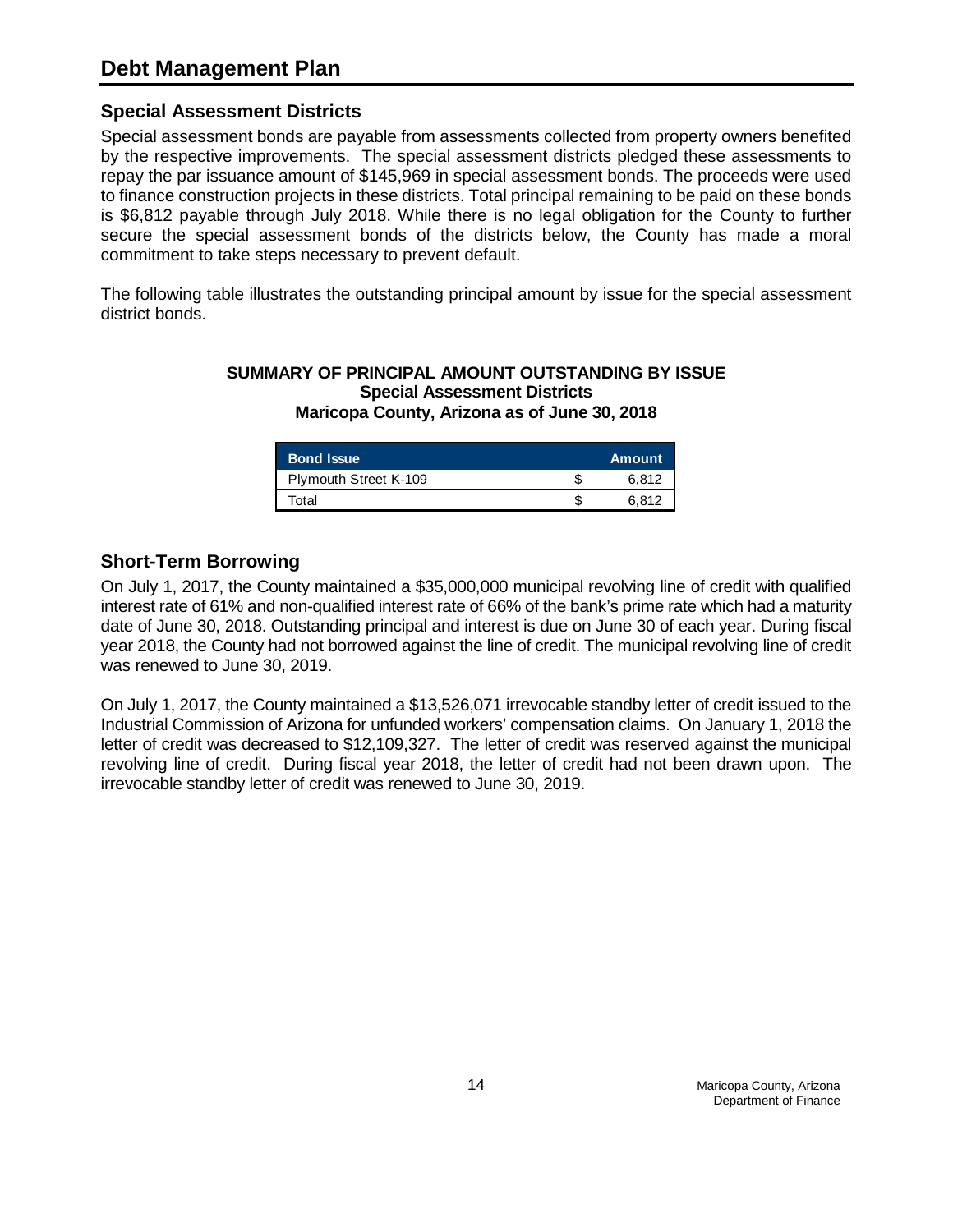## <span id="page-18-0"></span>**DEBT POLICIES**

Regularly updated debt policies can be an important tool to ensure the use of the County's resources to meet its financial commitments to provide needed services to the citizens of Maricopa County and to maintain sound financial practices.

## <span id="page-18-1"></span>**Administration of Policy**

The County Manager is the Chief Executive of the County. With the exception of those responsibilities specifically assigned by state statute to the Chief Financial Officer, the County Manager is ultimately responsible for the approval of any form of County borrowing. The Chief Financial Officer coordinates the administration and issuance of debt, as designated by the County Manager.

The Chief Financial Officer is also responsible for attestation of disclosure and other bond related documents. References to the "County Manager or his designee" in bond documents are hereinafter assumed to assign the Chief Financial Officer as the "designee" for administration of this policy.

## <span id="page-18-2"></span>**Use of Debt Financing**

Debt financing includes general obligation bonds, revenue bonds, certificates of participation, lease/purchase agreements, and other obligations permitted to be issued or incurred under Arizona law.

#### <span id="page-18-3"></span>**Method of Sale**

Debt issues of the County may be sold by competitive, negotiated, or private placement sale methods unless otherwise limited by state law. The selected method of sale will be the option which is expected to result in the lowest cost and most favorable terms given the financial structure used, market conditions, and prior experience.

#### <span id="page-18-4"></span>**Competitive Sale**

The County will use the competitive sale method unless there are compelling reasons which indicate that a negotiated sale or private placement would have a more favorable result due to prevailing conditions in the market, a financing structure which requires special pre-marketing efforts, or factors are present that are expected to result in an insufficient number or competitive bids. Advantages of using a competitive sale is that the issuer is getting the lowest net interest cost on that day time and all parties are given an equal opportunity, but timing is very inflexible.

#### <span id="page-18-5"></span>**Negotiated Sale**

When determined appropriate, the County may elect to sell its debt obligations through a negotiated sale. Such determination may be made on an issue by issue basis, for a series of issues, or for part or all of a specific financing program. Negotiated underwriting may be considered upon recommendation of the Chief Financial Officer. Advantages of a negotiated sale is that timing is extremely flexible, the size of the issue can be easily changed at last minute and the issuer has influence over the underwriter selection and bond distribution.

#### <span id="page-18-6"></span>**Use of Bond Insurance**

This is an insurance policy purchased by an issuer or an underwriter for either an entire issue or specific maturities. It will guarantee the payment of principal and interest, which in turn provides a higher credit rating and thus a lower borrowing cost for an issuer.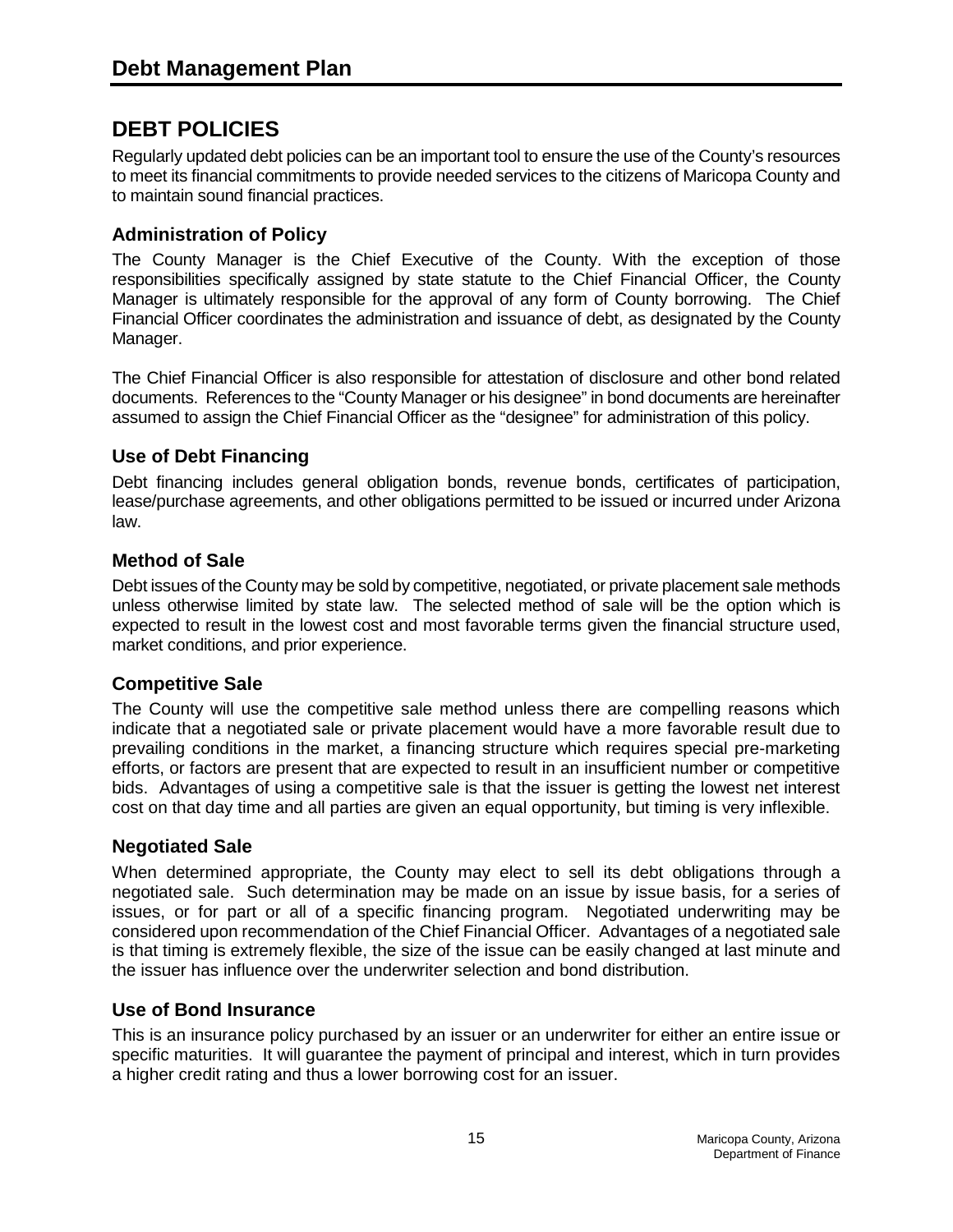The present value of the estimated debt service savings from insurance should be at least equal to or greater than the insurance premium when insurance is purchased directly by the County. The bond insurance company will usually be chosen based on an estimate of the greatest net present value insurance benefit (present value of debt service savings less insurance premium).

## <span id="page-19-0"></span>**Arbitrage Liability Management**

Arbitrage is defined as the practice of simultaneously buying and selling an item in different markets in order to profit from a spread in prices or yields resulting from market conditions.

Arbitrage profits are made by selling tax-exempt bonds and investing the proceeds in higheryielding taxable securities, when referencing municipal bonds. Municipal issuers are allowed to make arbitrage profits under certain restricted conditions. The sale of tax-exempt bonds primarily for the purpose for making arbitrage profits is prohibited by Section 103(c) of the Internal Revenue Code.

The Debt Management Division of the Department of Finance has established a system of record keeping and reporting to meet the arbitrage rebate compliance requirements of the federal tax code. This includes tracking investment earnings on bond proceeds, using outside experts to assist in calculating rebate payments, preparing returns, and making payments in a timely manner in order to preserve the tax exempt status of the County's outstanding debt issues. Arbitrage rebate liabilities are calculated annually and the liability is reported in the County's annual financial statements and note disclosures if applicable. Additionally, general financial reporting and certification requirements embodied in bond covenants are monitored to ensure that all covenants are met. The County structures it's financing in such a way as to reduce or eliminate future arbitrage rebate liability, wherever feasible.

#### <span id="page-19-1"></span>**Selection of Professional Services**

The Chief Financial Officer shall be responsible for establishing a solicitation and selection process for securing professional services that are required to develop and implement the County's debt program. Goals of the solicitation and selection process shall include encouraging participation from qualified service providers, both local and national, and securing services at competitive prices.

Bond Counsel – To render opinions on the validity, enforceability and tax exempt status of the debt and related legal matters, and to prepare the necessary resolutions, agreements and other documents.

Financial Advisor – To advise on the structuring of obligations to be issued, inform the County of various options, advise the County as to how choices will impact the marketability of County obligations and provide other services as defined by contract. To ensure independence, the financial advisor will not bid on nor underwrite any County debt issues.

Competitive proposals will be taken periodically for services to be provided over a period of one year with annual renewal options.

Other professional services will be retained, when required, including managing underwriters, credit agencies, escrow agents, trustees, printers, and others. These services will be procured when in the best interest of the County by a competitive selection process.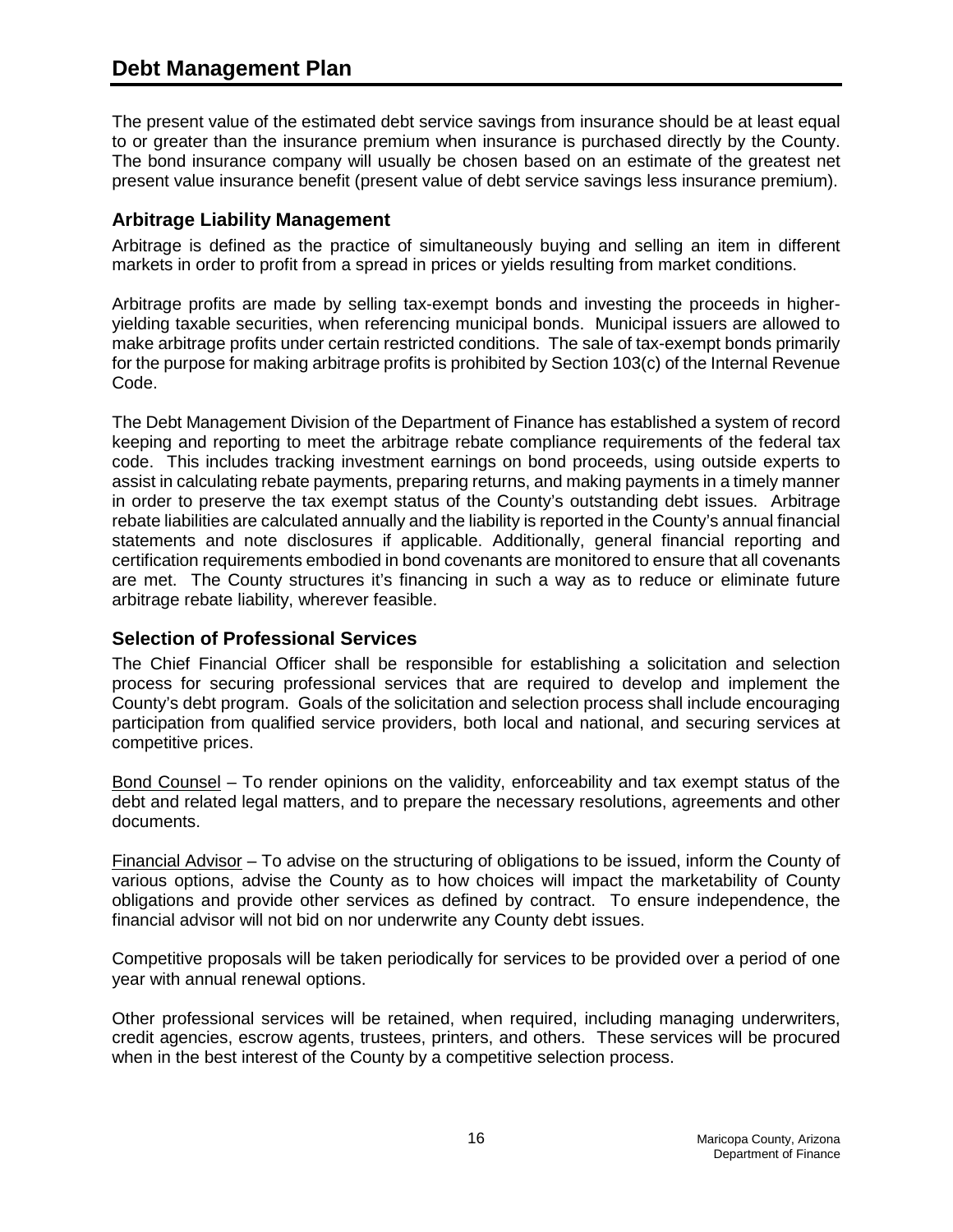## <span id="page-20-0"></span>**Continuing Disclosure of County Financial Information**

Annual financial statements and other pertinent credit information, including the Comprehensive Annual Financial Report (CAFR), will be provided by the County upon request. All material that has a pertinent bearing on County finances will be provided to the agencies that maintain a rating on County securities. A copy of the CAFR can be obtained from the Maricopa County web page at[: http://www.maricopa.gov/4689/Comprehensive-Annual-Financial-Reports.](http://www.maricopa.gov/4689/Comprehensive-Annual-Financial-Reports)

The Chief Financial Officer shall be responsible for providing ongoing disclosure information to established national information repositories and for maintaining compliance with disclosure standards dictated by state and national regulatory bodies.

Copies of official statements are available through the following recognized municipal repository:

Electronic Municipal Market Access ("EMMA") c/o Municipal Securities Rulemaking Board 1900 Duke Street, Suite 600 Alexandria, VA 22314 Phone: (703) 797-6600 Fax: (703) 797-6700 [http://www.dataport.emma.msrb.org](http://dataport.emma.msrb.org/AboutDataport.aspx?ReturnUrl=%2fSubmission%2fSubmissionPortal.aspx) Email: [emmaonline@msrb.org](mailto:emmaonline@msrb.org)

The Securities and Exchange Commission released final "continuing disclosure" rules (the "Rules") for municipal bond issues on July 1, 2009, (amended existing Rule 15c2-12). The Rules, which in general were effective on July 3, 1995, impact nearly every issuer of municipal securities. The stated purpose of the Rules is to deter fraud and manipulation in the municipal securities market by prohibiting the underwriting and subsequent recommendation of securities for which adequate information is not available. No underwriter can purchase or sell bonds in an offering of more than \$1,000,000 after July 3, 1995, unless it has reasonably determined that an issuer has undertaken to provide to the public information repositories on a continuing basis both annual financial information and notices of specified material events affecting the issuer or its securities. This is applicable unless an exemption applies. The County intends to fully comply with the "continuing disclosure" rules.

#### <span id="page-20-1"></span>**Maturity Structures**

Principal payment schedules should not extend beyond the economic life of the project or equipment financed.

The structure of debt issued by the County should be to provide for either level principal or level debt service. Except in select instances, deferring the repayment of principal should be avoided.

#### <span id="page-20-2"></span>**Ratings**

The County's goal is to maintain or improve its bond ratings. To that end, prudent financial management policies will be adhered to in all areas. The Chief Financial Officer shall be responsible for maintaining relationships with the rating agencies that currently assign ratings to the County's various debt obligations. The County will maintain a line of communication with the rating agencies informing them of major financial events in the County as they occur. Full disclosure of operations will be made to the bond rating agencies. County staff, with the assistance of the financial advisor and bond counsel, will prepare the necessary materials for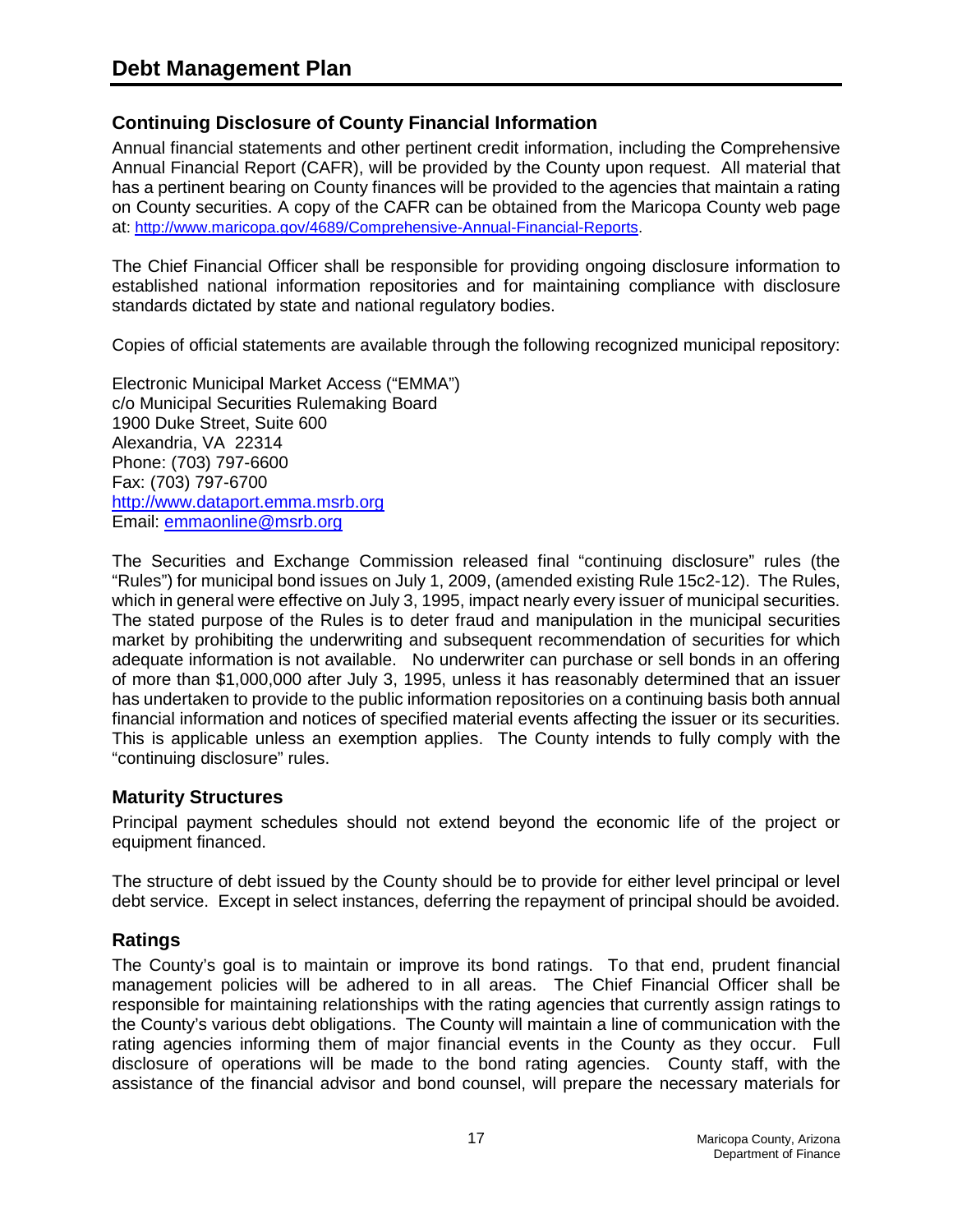presentation to the rating agencies. A personal meeting with representatives of the rating agencies will be scheduled every few years or whenever a major project is initiated.

#### <span id="page-21-0"></span>**Modification to Policies**

These policies will be reviewed annually and significant changes may be made with the approval of the County Manager. Significant policy changes will be presented to the Board of Supervisors for approval.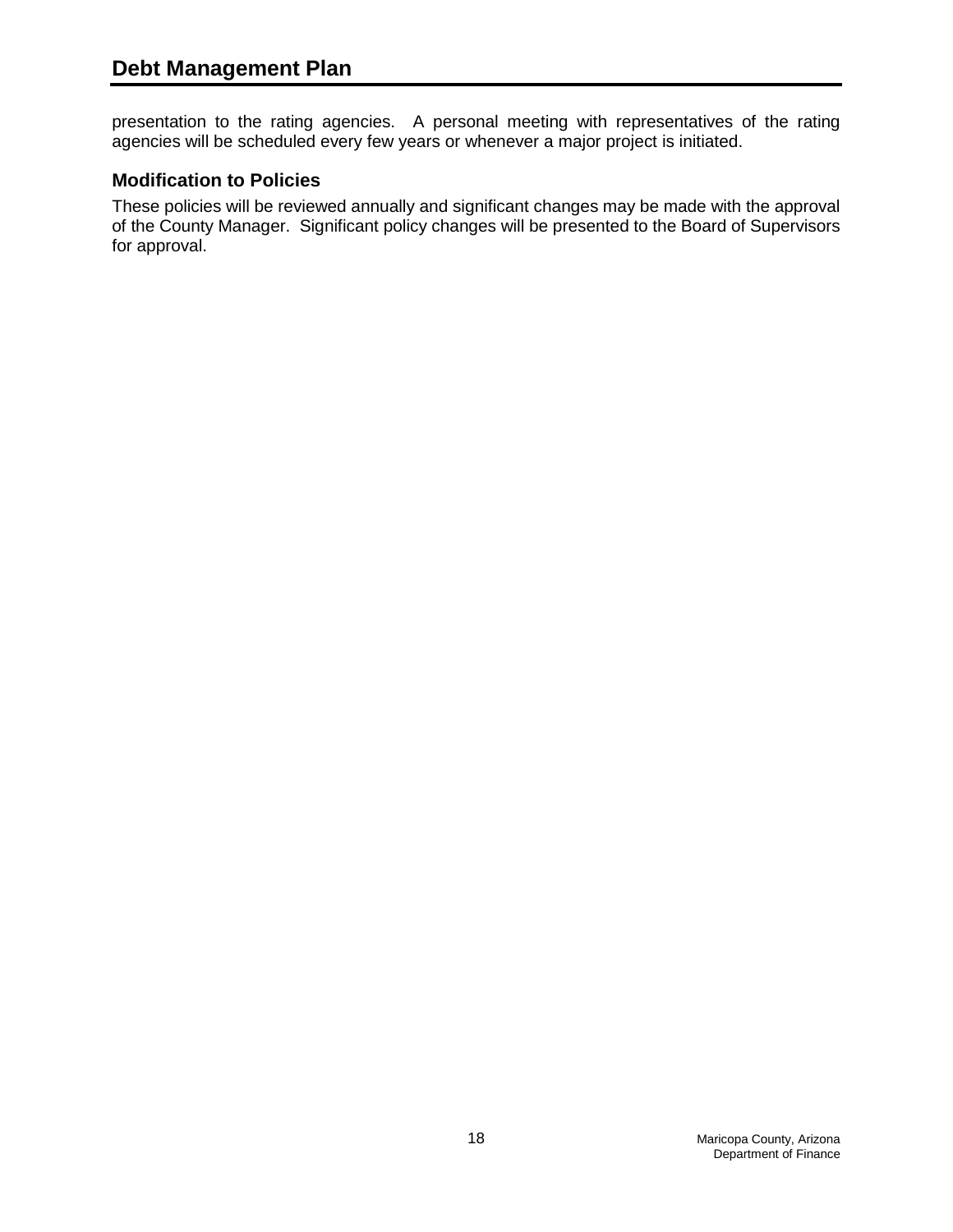## <span id="page-22-0"></span>**INDIVIDUAL DEBT SERVICE SCHEDULES**

**COP**

**STADIUM DISTRICT**

**HOUSING AUTHORITY**

**SPECIAL ASSESSMENT**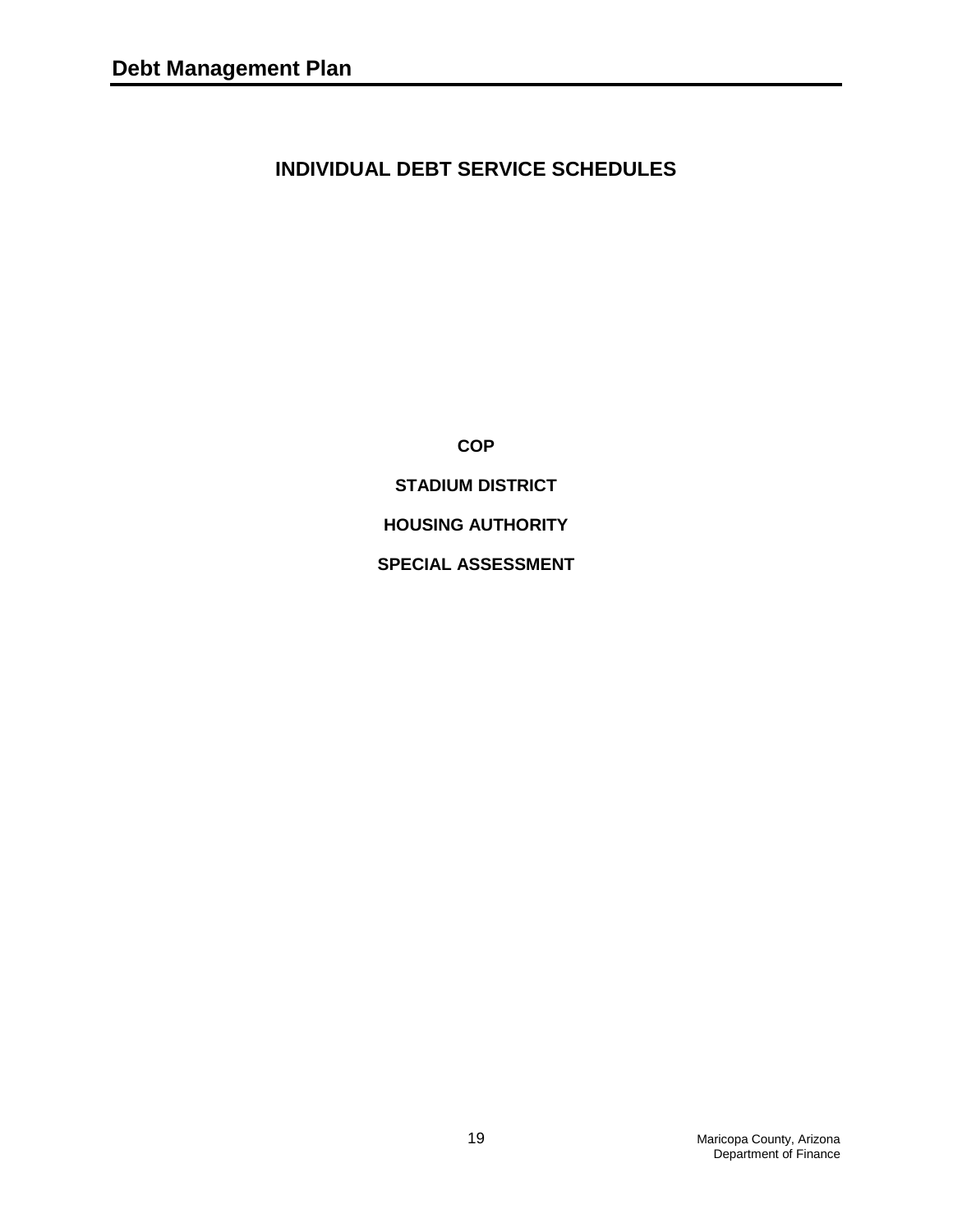#### **CERTIFICATES OF PARTICIPATION REDEMPTION SCHEDULE \$185,580,000 CERTIFICATES OF PARTICIPATION, SERIES 2015 MARICOPA COUNTY, ARIZONA**

| <b>DATE</b> | <b>PRINCIPAL</b> | <b>INTEREST</b> | <b>PERIOD TOTAL</b> | <b>FISCAL TOTAL</b> |  |
|-------------|------------------|-----------------|---------------------|---------------------|--|
| 7/1/2018    | \$94,955,000.00  | 2,123,875.00    | \$97,078,875.00     | ۰                   |  |
| 1/1/2019    |                  |                 |                     | 97,078,875.00       |  |
|             | \$94,955,000.00  | 2,123,875.00    | \$97,078,875.00     | \$97,078,875.00     |  |

#### **MARICOPA COUNTY, ARIZONA \$44,460,000 CERTIFICATES OF PARTICIPATION, SERIES 2016 CERTIFICATES OF PARTICIPATION REDEMPTION SCHEDULE**

| <b>DATE</b> | <b>PRINCIPAL</b>   | <b>INTEREST</b>    | <b>PERIOD TOTAL</b> | <b>FISCAL TOTAL</b> |  |
|-------------|--------------------|--------------------|---------------------|---------------------|--|
| 7/1/2018    | \$<br>6,175,000.00 | \$<br>258,390.00   | \$<br>6,433,390.00  | \$                  |  |
| 1/1/2019    |                    | 216,708.75         | 216,708.75          | 6,650,098.75        |  |
| 7/1/2019    | 6,255,000.00       | 216,708.75         | 6,471,708.75        |                     |  |
| 1/1/2020    |                    | 174,487.50         | 174,487.50          | 6,646,196.25        |  |
| 7/1/2020    | 6,335,000.00       | 174,487.50         | 6,509,487.50        |                     |  |
| 1/1/2021    |                    | 131,726.25         | 131,726.25          | 6,641,213.75        |  |
| 7/1/2021    | 6,420,000.00       | 131,726.25         | 6,551,726.25        |                     |  |
| 1/1/2022    |                    | 88,391.25          | 88,391.25           | 6,640,117.50        |  |
| 7/1/2022    | 6,505,000.00       | 88,391.25          | 6,593,391.25        |                     |  |
| 1/1/2023    |                    | 44,482.50          | 44.482.50           | 6,637,873.75        |  |
| 7/1/2023    | 6,590,000.00       | 44,482.50          | 6,634,482.50        |                     |  |
| 1/1/2024    |                    |                    |                     | 6,634,482.50        |  |
|             | 38,280,000.00<br>S | \$<br>1,569,982.50 | 39,849,982.50<br>S  | 39,849,982.50<br>S  |  |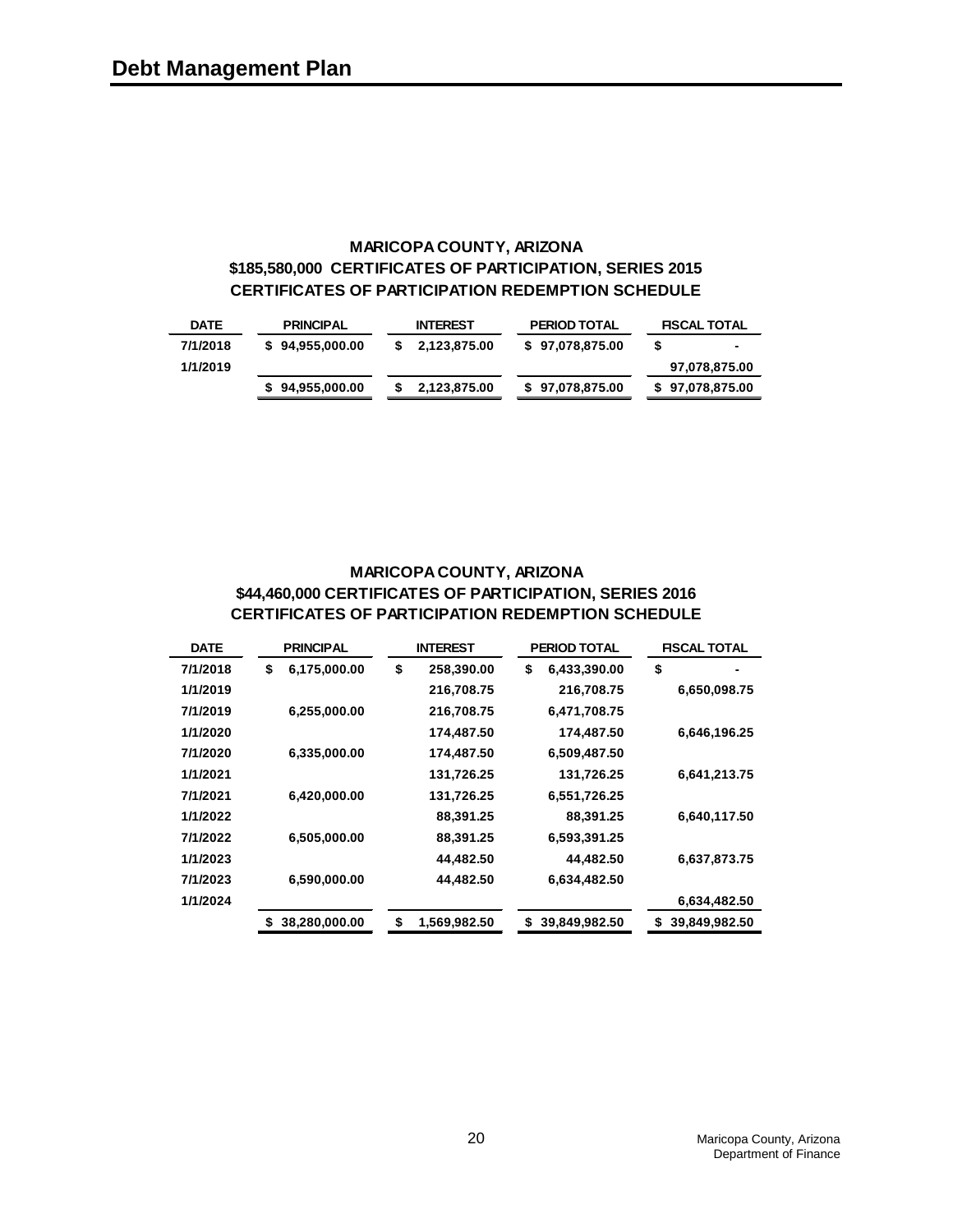#### **CERTIFICATES OF PARTICIPATION REDEMPTION SCHEDULE MARICOPA COUNTY, ARIZONA \$106,295,000 CERTIFICATES OF PARTICIPATION, SERIES 2018A**

| <b>DATE</b> | <b>PRINCIPAL</b>    | <b>INTEREST</b>     | <b>PERIOD TOTAL</b> | <b>FISCAL TOTAL</b> |
|-------------|---------------------|---------------------|---------------------|---------------------|
| 7/1/2018    | 16,215,000.00<br>\$ | \$<br>1,531,467.22  | 17,746,467.22<br>S. | \$                  |
| 1/1/2019    |                     | 2,252,000.00        | 2,252,000.00        | 19,998,467.22       |
| 7/1/2019    | 13,245,000.00       | 2,252,000.00        | 15,497,000.00       |                     |
| 1/1/2020    |                     | 1,920,875.00        | 1,920,875.00        | 17,417,875.00       |
| 7/1/2020    | 13,905,000.00       | 1,920,875.00        | 15,825,875.00       |                     |
| 1/1/2021    |                     | 1,573,250.00        | 1,573,250.00        | 17,399,125.00       |
| 7/1/2021    | 14,600,000.00       | 1,573,250.00        | 16,173,250.00       |                     |
| 1/1/2022    |                     | 1,208,250.00        | 1,208,250.00        | 17,381,500.00       |
| 7/1/2022    | 15,330,000.00       | 1,208,250.00        | 16,538,250.00       |                     |
| 1/1/2023    |                     | 825,000.00          | 825,000.00          | 17,363,250.00       |
| 7/1/2023    | 16,100,000.00       | 825,000.00          | 16,925,000.00       |                     |
| 1/1/2024    |                     | 422,500.00          | 422,500.00          | 17,347,500.00       |
| 7/1/2024    | 16,900,000.00       | 422,500.00          | 17,322,500.00       |                     |
| 1/1/2025    |                     |                     |                     | 17,322,500.00       |
|             | \$106,295,000.00    | \$<br>17,935,217.22 | \$124,230,217.22    | \$124,230,217.22    |

## **MARICOPA COUNTY STADIUM DISTRICT \$25,140,000 REVENUE REFUNDING BONDS, SERIES 2012 REVENUE REFUNDING BONDS REDEMPTION SCHEDULE**

| <b>DATE</b> | <b>PRINCIPAL</b> | <b>INTEREST</b> |            | <b>PERIOD TOTAL</b> |              | <b>FISCAL TOTAL</b> |  |
|-------------|------------------|-----------------|------------|---------------------|--------------|---------------------|--|
| 12/1/2018   | ۰.               |                 | 66.120     |                     | 66.120       |                     |  |
| 6/1/2019    | 5,800,000.00     |                 | 66,120.00  |                     | 5,866,120.00 | 5,932,240.00        |  |
|             | 5,800,000.00     |                 | 132.240.00 |                     | 5,932,240.00 | 5,932,240.00        |  |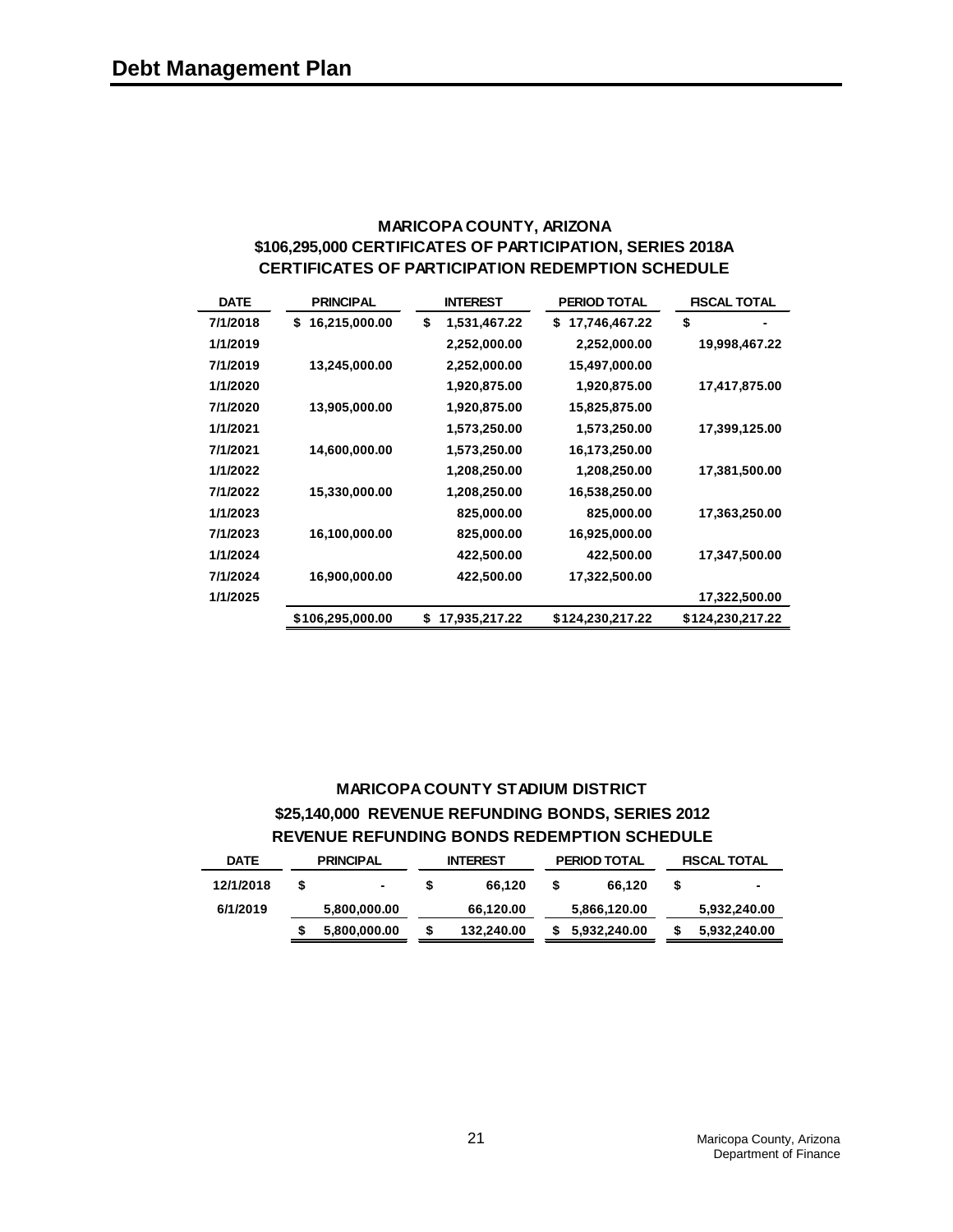| <b>MARICOPA COUNTY, ARIZONA</b>        |
|----------------------------------------|
| <b>CALCULATED TOTAL OF ALL</b>         |
| <b>HOUSING AUTHORITY LOANS PAYABLE</b> |

| <b>Year Ending June 30</b> | <b>TOTAL</b>       |
|----------------------------|--------------------|
| 2019                       | 1,056,514.00<br>\$ |
| 2020                       | 762,830.00         |
| 2021                       | 605,059.00         |
| 2022                       | 288,627.00         |
| 2023                       | 2,471,058.00       |
| 2024-2028                  | 1,260,294.00       |
| 2029-2033                  | 1,499,951.00       |
| 2034-2038                  | 1,862,134.00       |
| 2039-2043                  | 2,262,576.00       |
| 2044-2048                  | 2,882,229.00       |
| 2049-2053                  | 2,623,938.00       |
| 2054-2058                  | 3,454,787.00       |
| 2059-2063                  | 1,526,183.00       |
|                            | \$22,556,180.00    |

#### **\$145,969 BOND REDEMPTION SCHEDULE Plymouth Street K-109 MARICOPA COUNTY SPECIAL ASSESSMENT**

| <b>DATE</b> | <b>PRINCIPAL</b> | <b>INTEREST</b> | <b>PERIOD TOTAL</b> | <b>FISCAL TOTAL</b> |
|-------------|------------------|-----------------|---------------------|---------------------|
| 07/01/18    | \$6,811.95       | \$272.48        | \$7.084.43          | ۰                   |
| 01/01/19    |                  |                 |                     | 7,084.43            |
|             | \$6,811.95       | \$272.48        | \$7,084.43          | \$7,084.43          |